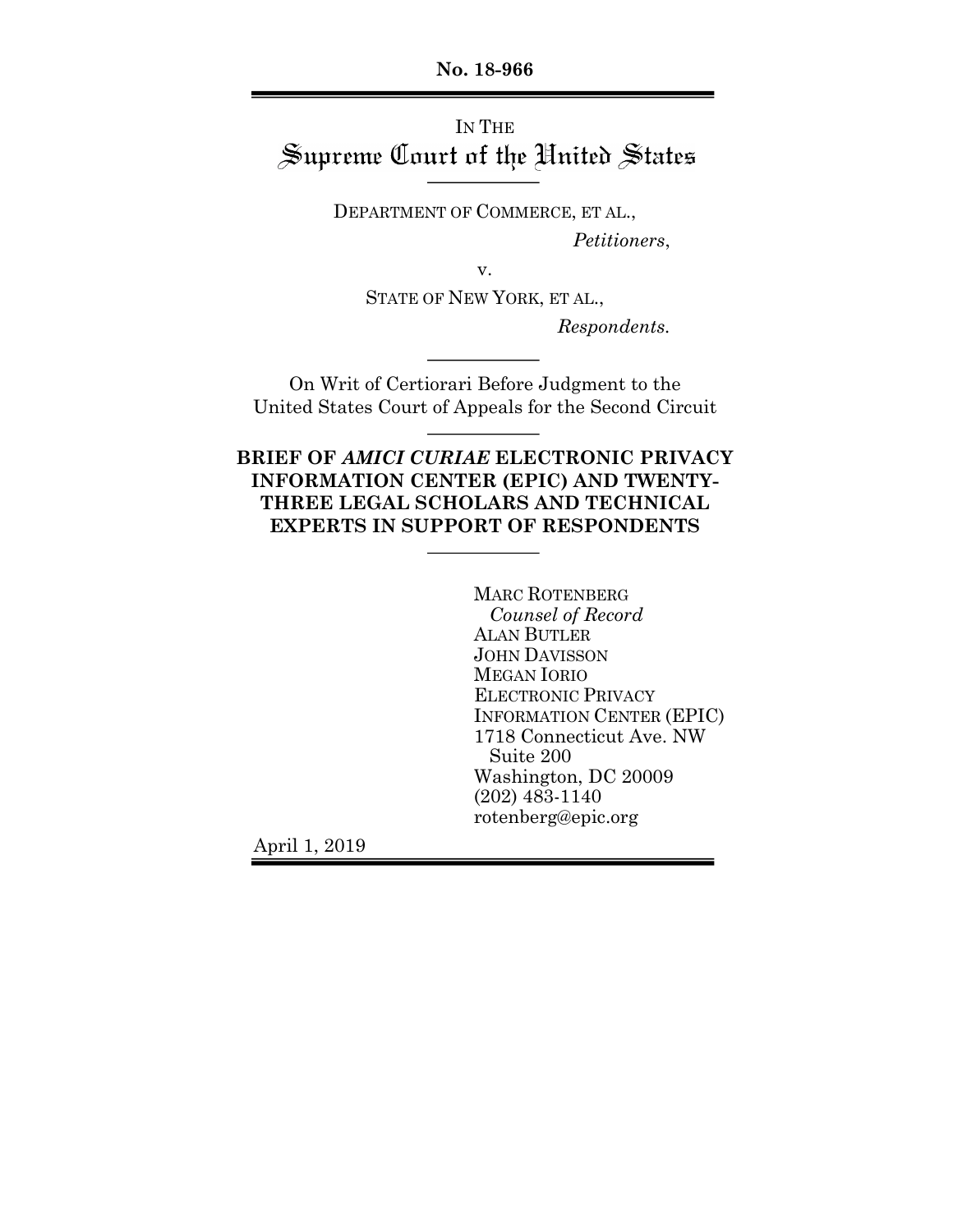# **TABLE OF CONTENTS**

| INTEREST OF THE AMICI CURIAE 1                                                                                                                                                            |
|-------------------------------------------------------------------------------------------------------------------------------------------------------------------------------------------|
|                                                                                                                                                                                           |
|                                                                                                                                                                                           |
| Privacy protection ensures the accuracy,<br>$\mathbf{L}$                                                                                                                                  |
| II. The Census Bureau failed to conduct a privacy<br>impact assessment to evaluate the addition of<br>the citizenship question as required by the E-                                      |
| A. Agencies must conduct and publish a<br>comprehensive privacy impact assessment                                                                                                         |
| B. The Census Bureau did not assess the risk<br>that personal data collected for the census<br>could be transferred to other agencies and<br>used for purposes unrelated to the census 24 |
| C. The Census Bureau did not consider the<br>data security risks posed by collecting<br>additional sensitive information from<br>every American household27                               |
|                                                                                                                                                                                           |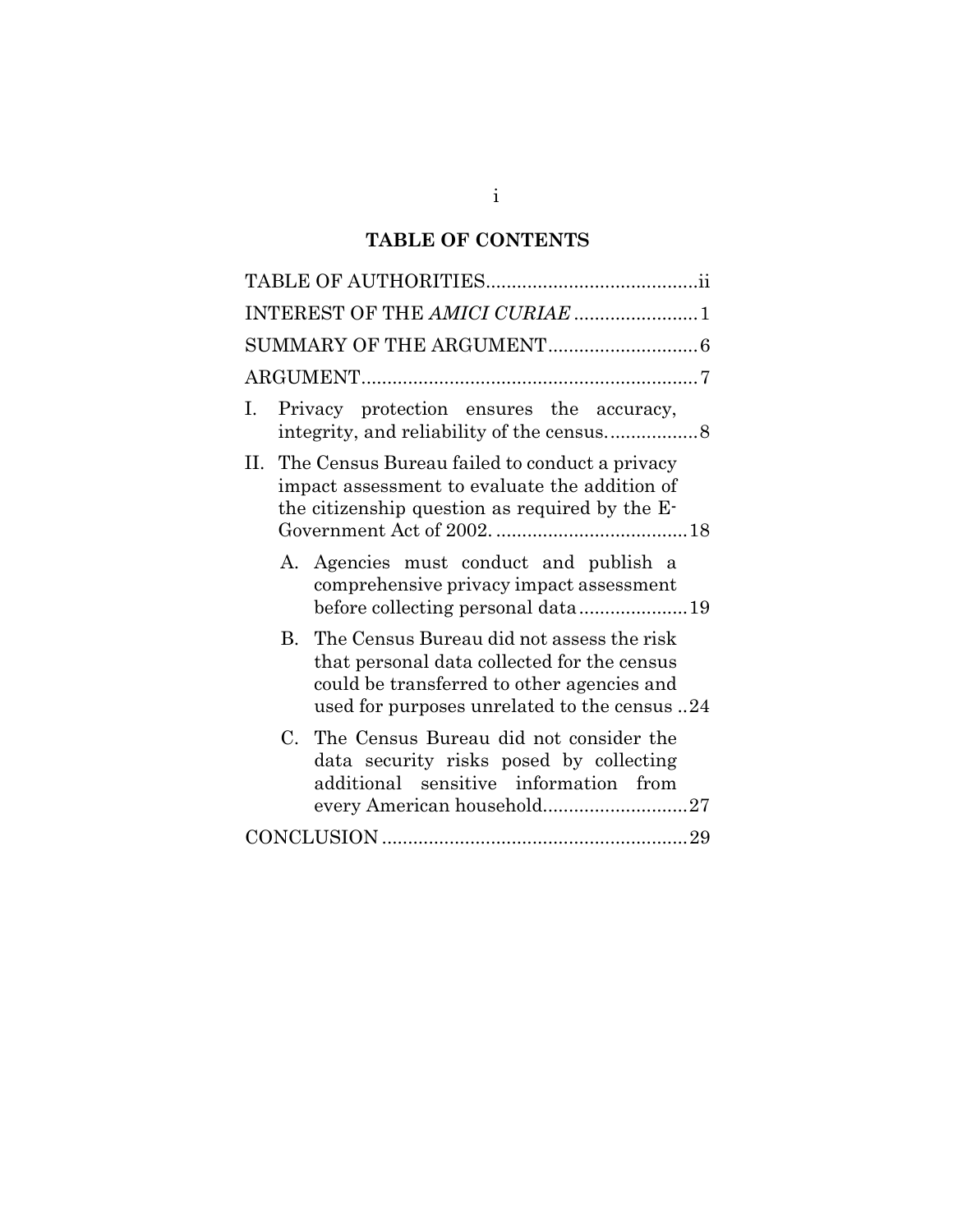# **TABLE OF AUTHORITIES**

# CASES

| Baldrige v. Shapiro,                                                                                                         |  |
|------------------------------------------------------------------------------------------------------------------------------|--|
| EPIC v. U.S. Dep't of Commerce,<br>356 F. Supp. 3d 85, 89 (D.D.C. 2019), appeal<br>docketed, No. 19-5031 (D.C. Cir. Feb. 21, |  |
|                                                                                                                              |  |
| <b>STATUTES</b>                                                                                                              |  |
|                                                                                                                              |  |
|                                                                                                                              |  |
| 1000 - 1000 - 1000 - 1000 - 1000 - 1000 - 1000 - 1000 - 1000 - 1000 - 1000 - 1000 - 1000 - 1000 - 1000 - 1000 -              |  |

| Act of Feb. 28, 1800 (to provide for the Second                                                                                                |  |
|------------------------------------------------------------------------------------------------------------------------------------------------|--|
| Census or enumeration of the inhabitants of                                                                                                    |  |
| Act of July 2, 1909 (to provide for the expenses<br>of the Thirteenth December Census, and for                                                 |  |
| Act of June 18, 1929 (to provide for the fifteenth<br>and subsequent decennial censuses and to<br>provide for apportionment of Representatives |  |
| Act of Mar. 1, 1790 (for the enumeration of the<br>inhabitants of the United States), ch. 2, $\S 7$ , 1                                        |  |
| Act of Mar. 1, 1889 (to provide for taking the<br>eleventh and subsequent censuses), ch. 319,                                                  |  |
| Act of Mar. 14, 1820 (to provide for taking the<br>Fourth Census, or enumeration of the<br>inhabitants of the United States, and for other     |  |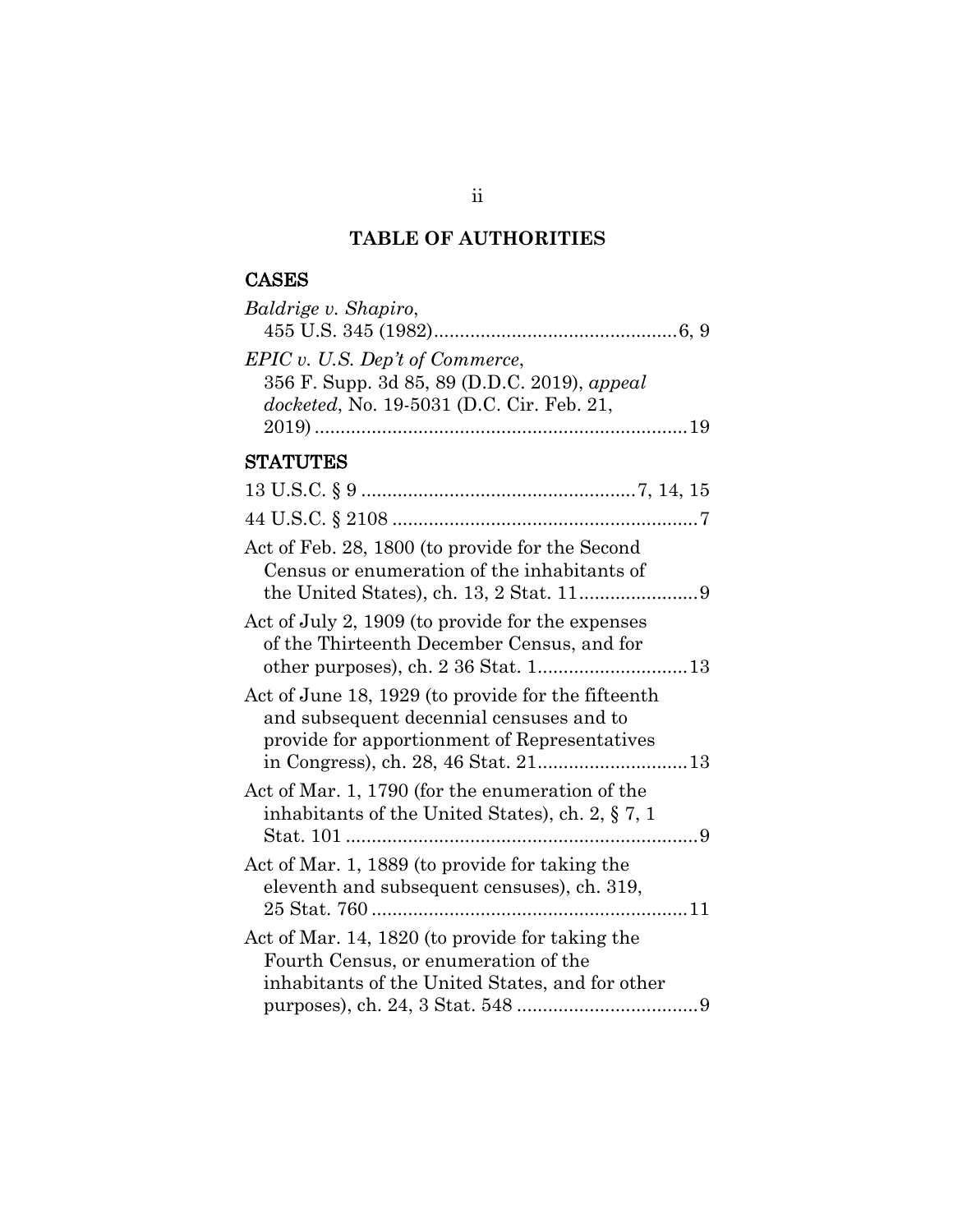| Act of Mar. 23, 1830 (to provide for taking the<br>Fifth Census or enumeration of the<br>inhabitants of the United States), ch. 40, 4 |  |
|---------------------------------------------------------------------------------------------------------------------------------------|--|
|                                                                                                                                       |  |
| Act of Mar. 26, 1810 (to provide for the Third<br>Census or enumeration of the inhabitants of                                         |  |
| Act of Mar. 3, 1839 (to provide for taking the<br>Sixth Census or enumeration of the<br>inhabitants of the United States), ch. 78, 5  |  |
| Act of Mar. 3, 1849 (to make arrangements for<br>taking the Seventh Census), ch. 115, 9 Stat.                                         |  |
| Act of Mar. 3, 1879 (to provide for taking the<br>tenth and subsequent censuses), ch. 195, 20                                         |  |
| E-Government Act of 2002, Pub. L. No. 107-347,                                                                                        |  |
| Pub. L. 87-813, 68 Stat. 1013 (1962)  14                                                                                              |  |

# OTHER AUTHORITIES

| Anita Ramasastry, Lost in Translation? Data                                                                |  |
|------------------------------------------------------------------------------------------------------------|--|
| Mining, National Security and the "Adverse"                                                                |  |
| Inference" Problem, 22 Santa Clara Computer                                                                |  |
|                                                                                                            |  |
| Bruce Schneier, <i>Internet Hacking Is About to Get</i><br><i>Much Worse, N.Y. Times (Oct. 11, 2018)28</i> |  |
| Carroll D. Wright & William C. Hunt, <i>History</i><br>and Growth of the United States Census:             |  |
| 1790-1890, S. Doc. No. 56-194 (1900)  10, 11                                                               |  |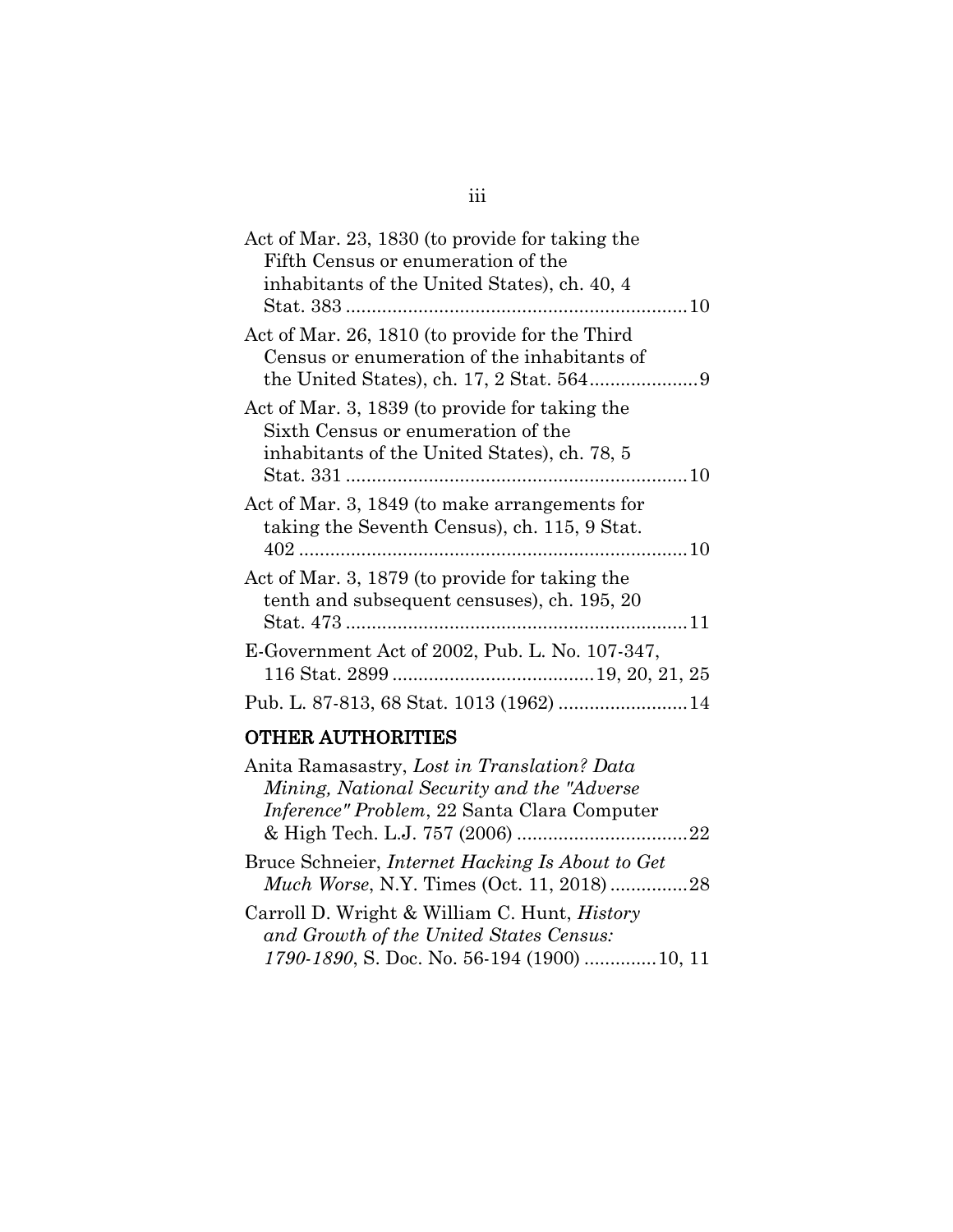| Comm'n on Wartime Relocation and Internment<br>of Civilians, <i>Personal Justice Denied</i> (1982) 14                                                                                         |
|-----------------------------------------------------------------------------------------------------------------------------------------------------------------------------------------------|
| David Flaherty, <i>Privacy Impact Assessments: An</i><br><i>Essential Tool for Data Protection (2000)21</i>                                                                                   |
| Email from Kris Kobach, Sec'y, Kan. Dep't of<br>State, to Wilbur Ross, Sec'y, Dep't of                                                                                                        |
| EPIC, Department of Homeland Security<br>Obtained Data on Arab Americans from                                                                                                                 |
| Gary T. Marx, Foreword, in Privacy Impact<br><i>Assessment</i> (David Wright & Paul De Hert,                                                                                                  |
| Gov't Accountability Office, GAO-18-655, 2020<br><b>Census: Continued Management Attention</b><br>Needed to Address Challenges and Risks with<br>Developing, Testing, and Securing IT Systems |
| Joshua B. Bolten, Dir., Office of Mgmt. &<br>Budget, Executive Office of the President,<br>M03-22, Memorandum for Heads of Executive<br>Departments and Agencies, Attachment A §              |
| Latanya Sweeney, Simple Demographics Often<br><i>Identify People Uniquely (Carnegie Mellon</i><br>Univ., Data Privacy Working Paper No. 3,                                                    |
| Letter from Arthur E. Gary, Gen. Counsel,<br>Justice Mgmt. Div., Dep't of Justice, to Ron<br>Jamin, U.S. Census Bureau (Dec. 12, 2017) 17, 26                                                 |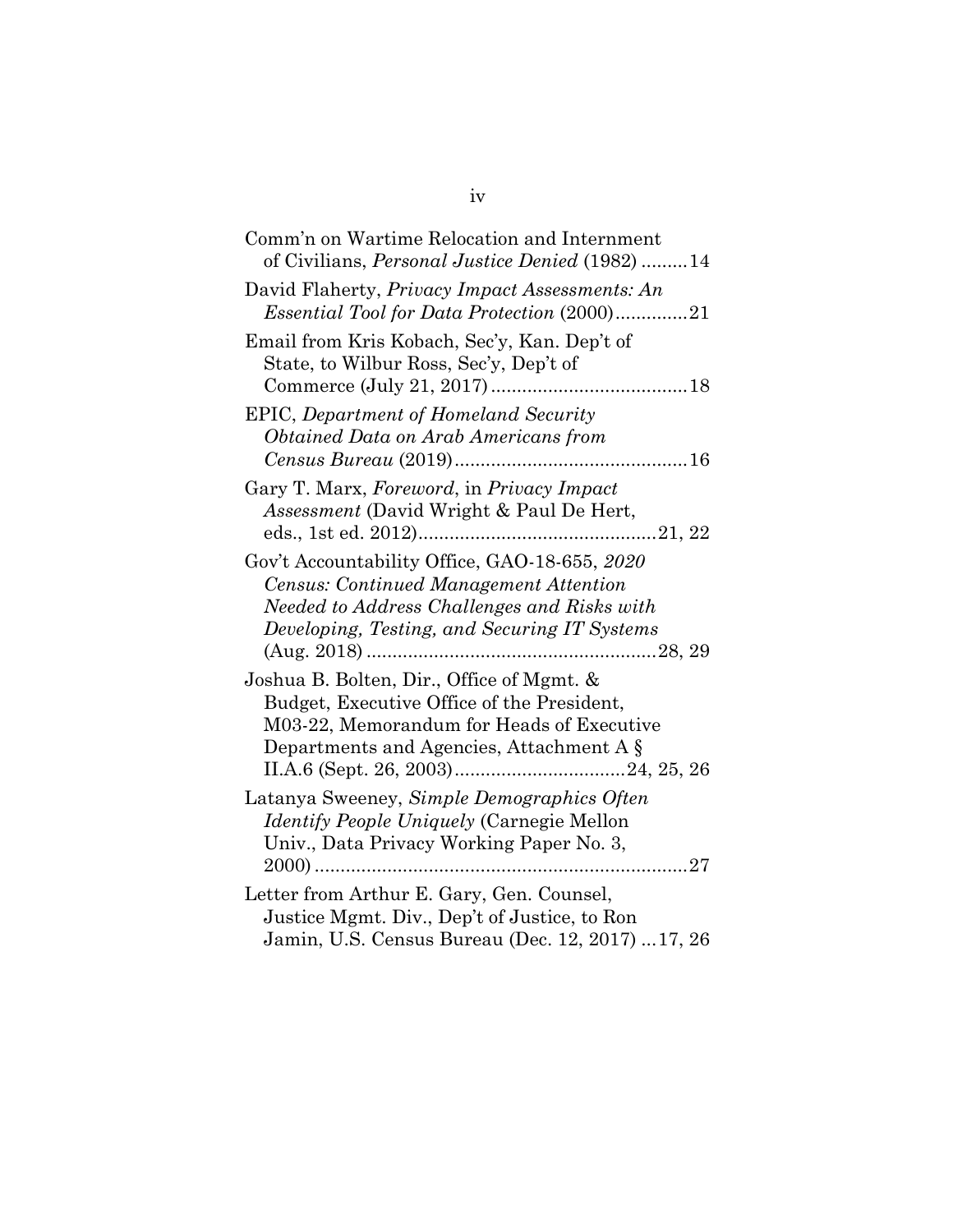| Lynette Clemetson, Census Policy on Providing<br>Sensitive Data Is Revised, N.Y. Times, (Aug.                                                                                                                                                                                                               |
|-------------------------------------------------------------------------------------------------------------------------------------------------------------------------------------------------------------------------------------------------------------------------------------------------------------|
| Lynette Clemetson, Homeland Security Given<br>Data on Arab-Americans, N.Y. Times (July 30,<br>$2004)$                                                                                                                                                                                                       |
| Marc Rotenberg, The Sui Generis Privacy<br>Agency: How the United States<br><b>Institutionalized Privacy Oversight After 9-11</b><br>(SSRN, Working Paper No. 933690, 2006)22                                                                                                                               |
| Margo Anderson & William Seltzer, Census<br>Confidentiality Under the Second War Powers<br>Act $(1942-1947)$ (Mar. 29-31, 2007)                                                                                                                                                                             |
| Margo Anderson & William Seltzer, Challenges<br>to the Confidentiality of U.S. Federal<br>Statistics, 1910-1965, 23 J Official Stat. 1                                                                                                                                                                      |
| Margo Anderson, The American Census: A                                                                                                                                                                                                                                                                      |
| Mikelyn Meyers, Center for Survey<br>Management, U.S. Census Bureau,<br>Presentation on Respondent Confidentiality<br>Concerns and Possible Effects on Response<br>Rates and Data Quality for the 2020 Census,<br>presented at National Advisory Committee on<br>Racial, Ethnic, and Other Populations Fall |
| Nat'l Acads. of Scis., Eng'g & Med., Innovations<br>in Federal Statistics: Combining Data Sources<br>While Protecting Privacy 20 (Robert M.<br>Groves & Brian A. Harris-Kojetin eds., 2017) 8                                                                                                               |

## v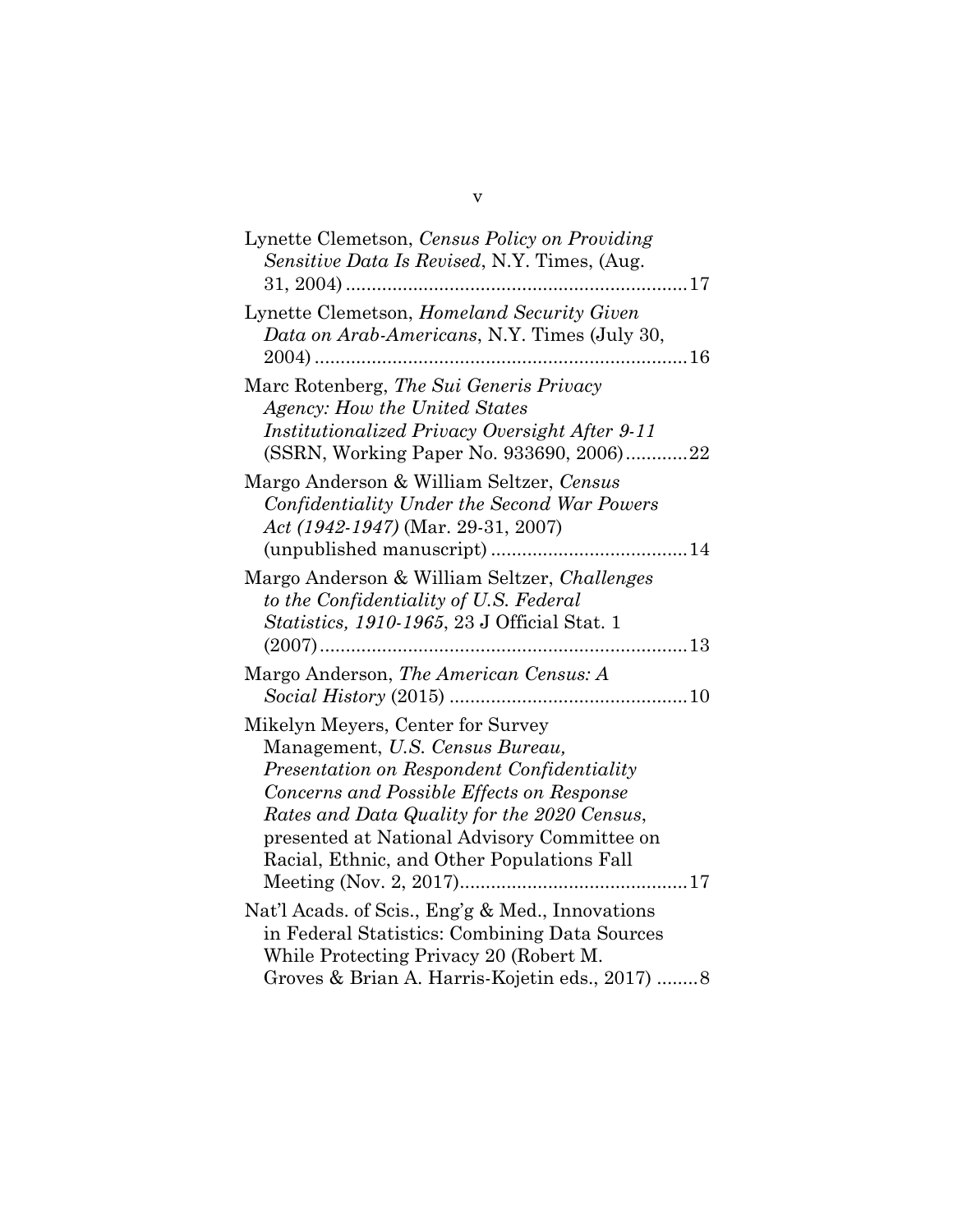| Peter Neumann, Every Computer System Can<br>Be Compromised, N.Y. Times (Oct. 6, 2014) 27                                              |
|---------------------------------------------------------------------------------------------------------------------------------------|
| Proclamation No. 1540, 41 Stat. 1772 (Nov. 10,                                                                                        |
| Proclamation No. 1898, 46 Stat. 3011 (Nov. 22,                                                                                        |
| Proclamation No. 2385, 5 Fed. Reg. 653 (Feb. 13,                                                                                      |
| Proclamation of Mar. 15, 1910, 36 Stat. 259912                                                                                        |
| Samuel D. Warren & Louis D. Brandeis, The<br><i>Right to Privacy</i> , 4 Harv. L. Rev. 193 (1890)26                                   |
| Submission for OMB Review, 84 Fed. Reg. 3,748                                                                                         |
| U.S. Dep't of Commerce, Office of Privacy &<br>Open Gov't, <i>Privacy Compliance</i> (July 9, 2018)23                                 |
| U.S. Dep't of Commerce, <i>Privacy Impact</i><br>Assessment for the CEN05 Field Systems<br>Major Application System (June 22, 2018)25 |
| U.S. Dep't of Commerce, Privacy Impact<br>Assessment for the CEN11 Demographic<br>Census, Surveys, and Special Processing (June       |
| U.S. Dep't of Commerce, Privacy Impact<br>Assessment for the CEN13 Center for<br>Economic Studies (CES) (June 26, 2018) 25            |
| U.S. Dep't of Commerce, Privacy Impact<br>Assessment for the CEN18 Enterprise                                                         |
| U.S. Dep't of Commerce, U.S. Census Bureau,<br><b>Measuring America: The Decennial Censuses</b>                                       |

# vi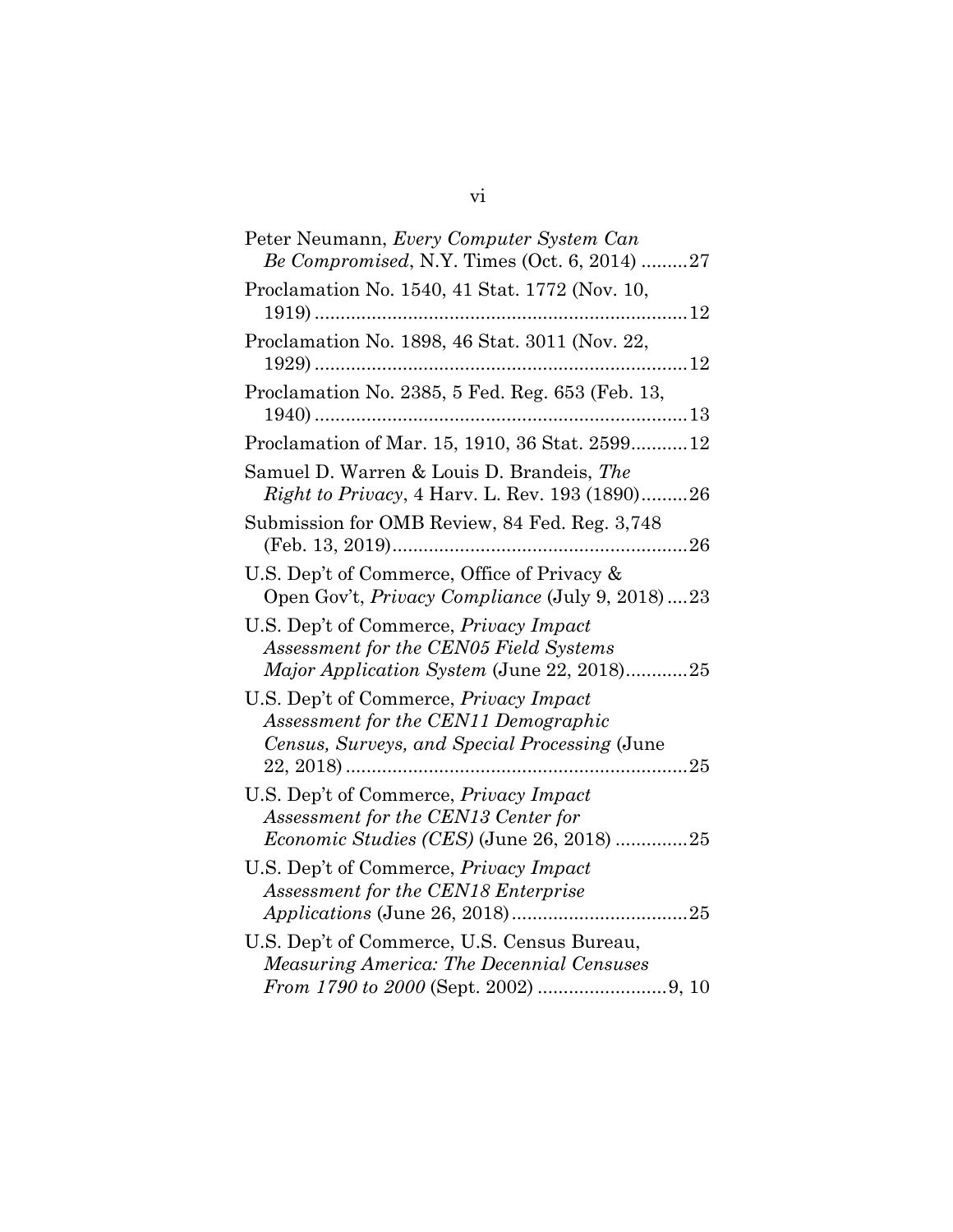| U.S. Dep't of Commerce, U.S. Census Bureau,<br>Policy on Conducting Privacy Impact                                                                                           |  |
|------------------------------------------------------------------------------------------------------------------------------------------------------------------------------|--|
| U.S. Dep't of Commerce, U.S. Census Bureau,<br>Privacy Impact Assessment for the CEN08<br>Decennial Information Technology Division                                          |  |
| U.S. Dep't of Commerce, U.S. Census Bureau,<br><i>Technical Review of the Dep't of Justice</i><br>Request to Add Citizenship Question to the                                 |  |
| U.S. Dep't of Commerce, U.S. Census Bureau,                                                                                                                                  |  |
| U.S. Dep't. of Health, Educ. & Welfare,<br>Secretary's Advisory Committee on<br>Automated Personal Data Systems, Records,<br>Computers, and the Rights of Citizens (1973) 16 |  |

# vii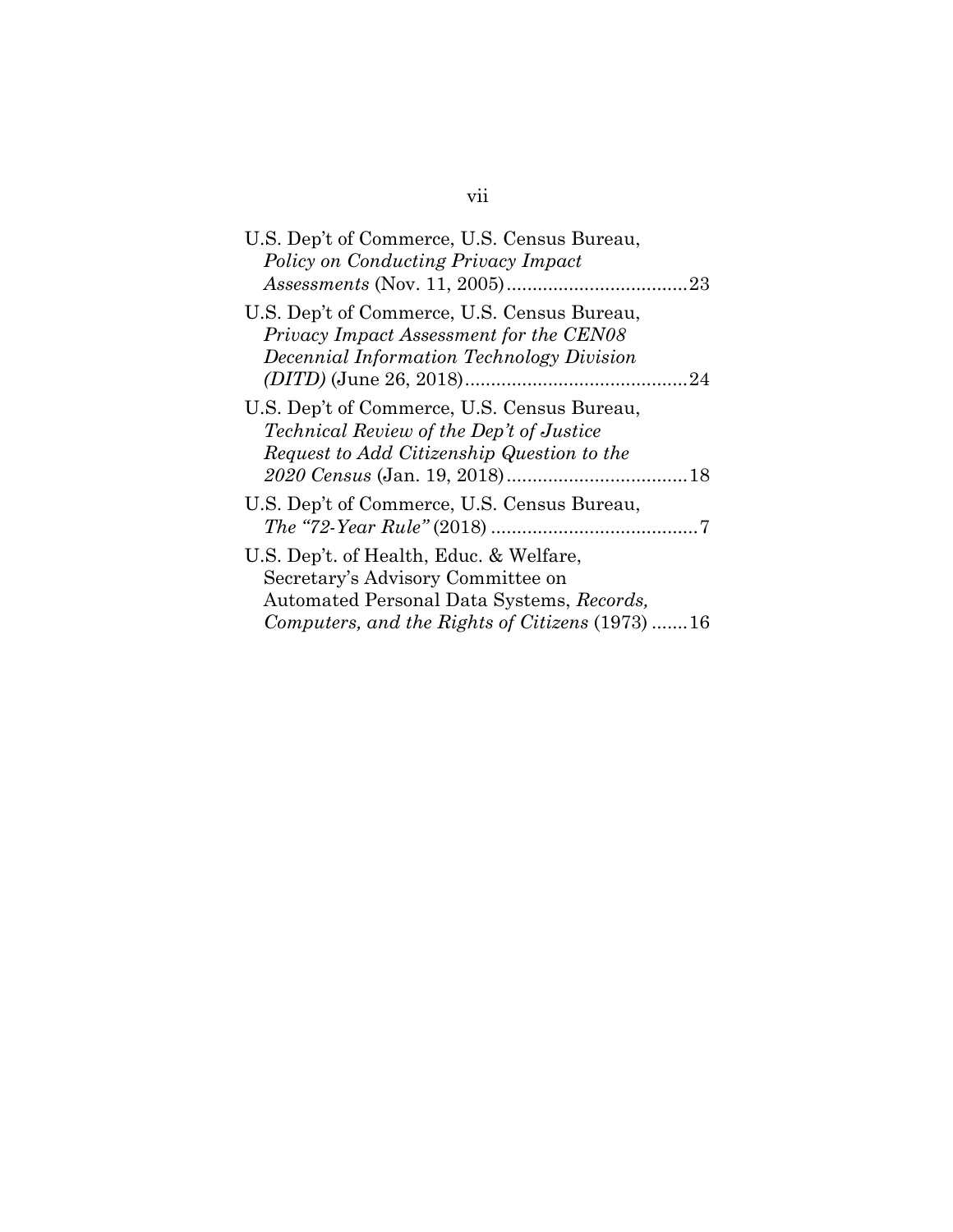### **INTEREST OF THE** *AMICI CURIAE*

The Electronic Privacy Information Center (EPIC) is a public interest research center in Washington, D.C.1 EPIC was established in 1994 to focus public attention on emerging civil liberties issues, to promote government transparency, and to protect privacy, the First Amendment, and other constitutional values.

EPIC has filed many amicus briefs before this Court and other federal courts concerning the protection of privacy. *See, e.g.*, Brief of *Amicus Curiae* EPIC et al., *Carpenter v. United States*, 138 S. Ct. 2206 (2018) (No. 16-402) (arguing that technological changes since the era of analog phones justify departing from the third party doctrine); Brief of *Amici Curiae* EPIC et. al, *Spokeo, Inc. v. Robins*, 136 S. Ct. 1540 (2016) (No. 13-1339) (arguing that the violation of a consumer's privacy rights under federal law constitutes an injury-in-fact sufficient to confer Article III standing); Brief of *Amici Curiae* EPIC et. al, *NASA v. Nelson*, 562 U.S. 134 (2011) (No. 09-530) (arguing that the Court should recognize the right to informational privacy).

EPIC filed an *amicus* brief in the present case in the Southern District of New York. *See* Brief of *Amicus Curiae* EPIC, *New York, et al. v. Dep't of Commerce, et al.*, 351 F.Supp.3d 502 (S.D.N.Y. 2019), *cert. granted sub. nom. Dep't of Commerce, et al. v. New York, et al.*, No. 18-966 (U.S. Feb. 15, 2019). EPIC has also filed

<sup>&</sup>lt;sup>1</sup> Both parties consent to the filing of this brief. In accordance with Rule 37.6, the undersigned states that no monetary contributions were made for the preparation or submission of this brief, and this brief was not authored, in whole or in part, by counsel for a party.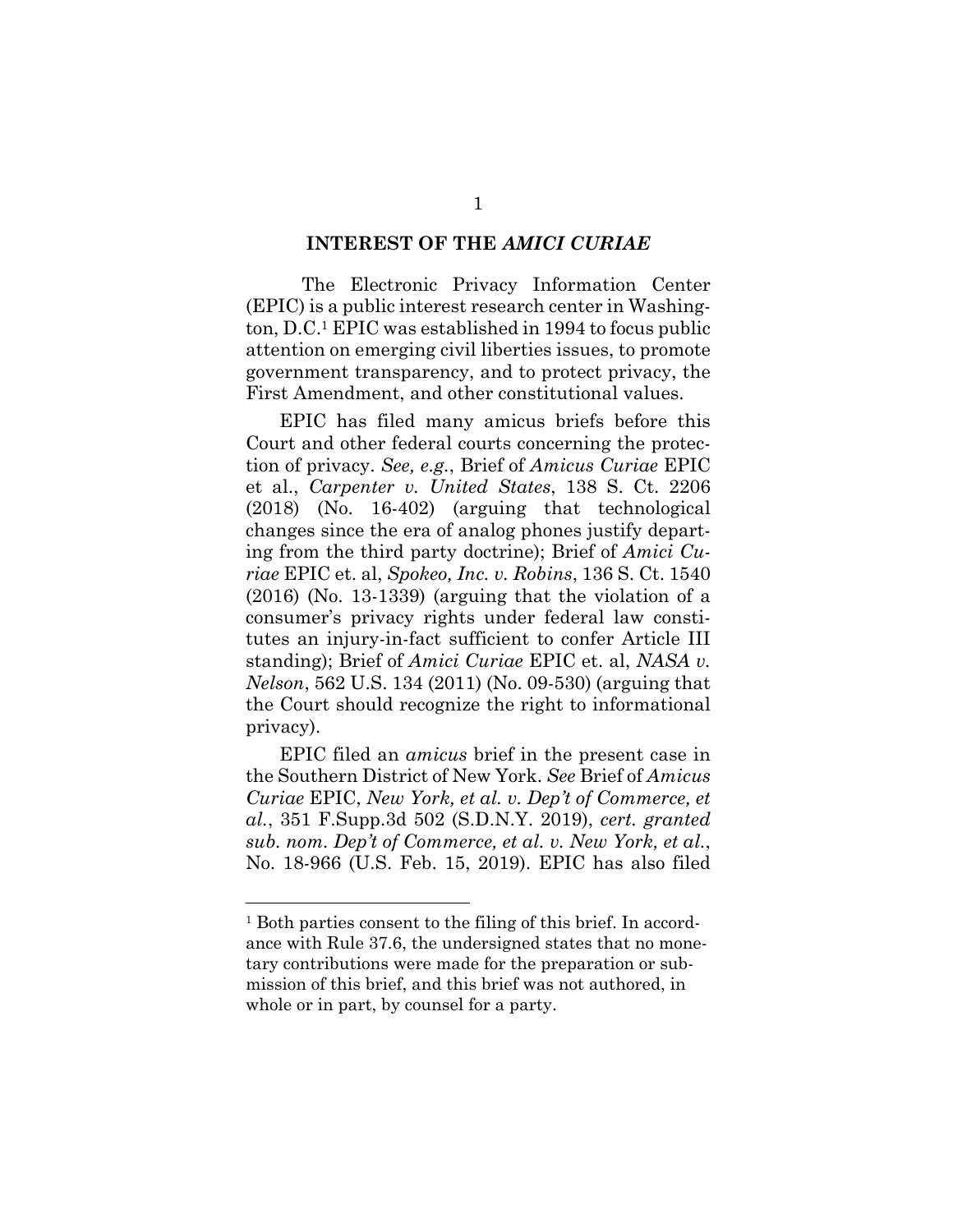suit to block the citizenship question in the 2020 Census, alleging that the Bureau failed to complete privacy impact assessments required under the E-Government Act before initiating the collection of personally identifiable information. *EPIC v. Dep't of Commerce*, 356 F.Supp.3d 85 (D.D.C. 2019), *appeal docketed*, No. 19-5031 (D.C. Cir. Feb. 21, 2019).

EPIC has a long-standing interest in the privacy of census data. EPIC contributed directly to the revisions of the Census Bureau's "sensitive data" policy, Lynette Clemetson, *Census Policy on Providing Sensitive Data Is Revised*, N.Y. Times,  $(Aug. 31, 2004)$ ,  $2$  following an EPIC Freedom of Information Act ("FOIA") lawsuit which revealed that the DHS had improperly acquired data on Arab Americans from the Census Bureau after 9-11. EPIC, *Department of Homeland Security Obtained Data on Arab Americans From Census Bureau*;3 Lynette Clemetson, *Homeland Security Given Data on Arab-Americans*, N.Y. Times (July 30, 2004).4 More recently, as a result of an EPIC FOIA request, EPIC uncovered emails from former Kansas State Secretary Kris Kobach to Commerce Secretary Wilbur Ross, recommending the addition of the citizenship question to the 2020 Census. EPIC also pursued a FOIA request to obtain the Census Bureau's analysis of the likely public response to the 2020 census if the Bureau chose to collect personal data regarding citizenship status. EPIC, *EPIC FOIA: EPIC Obtains Documents About Decision to Add Census* 

<sup>2</sup> http://www.nytimes.com/2004/08/31/us/census-policy-onproviding-sensitive-data-is-revised.html.

<sup>3</sup> https://epic.org/privacy/census/foia.

<sup>4</sup> http://www.nytimes.com/2004/07/30/us/homeland-security-given-data-on-arab-americans.html.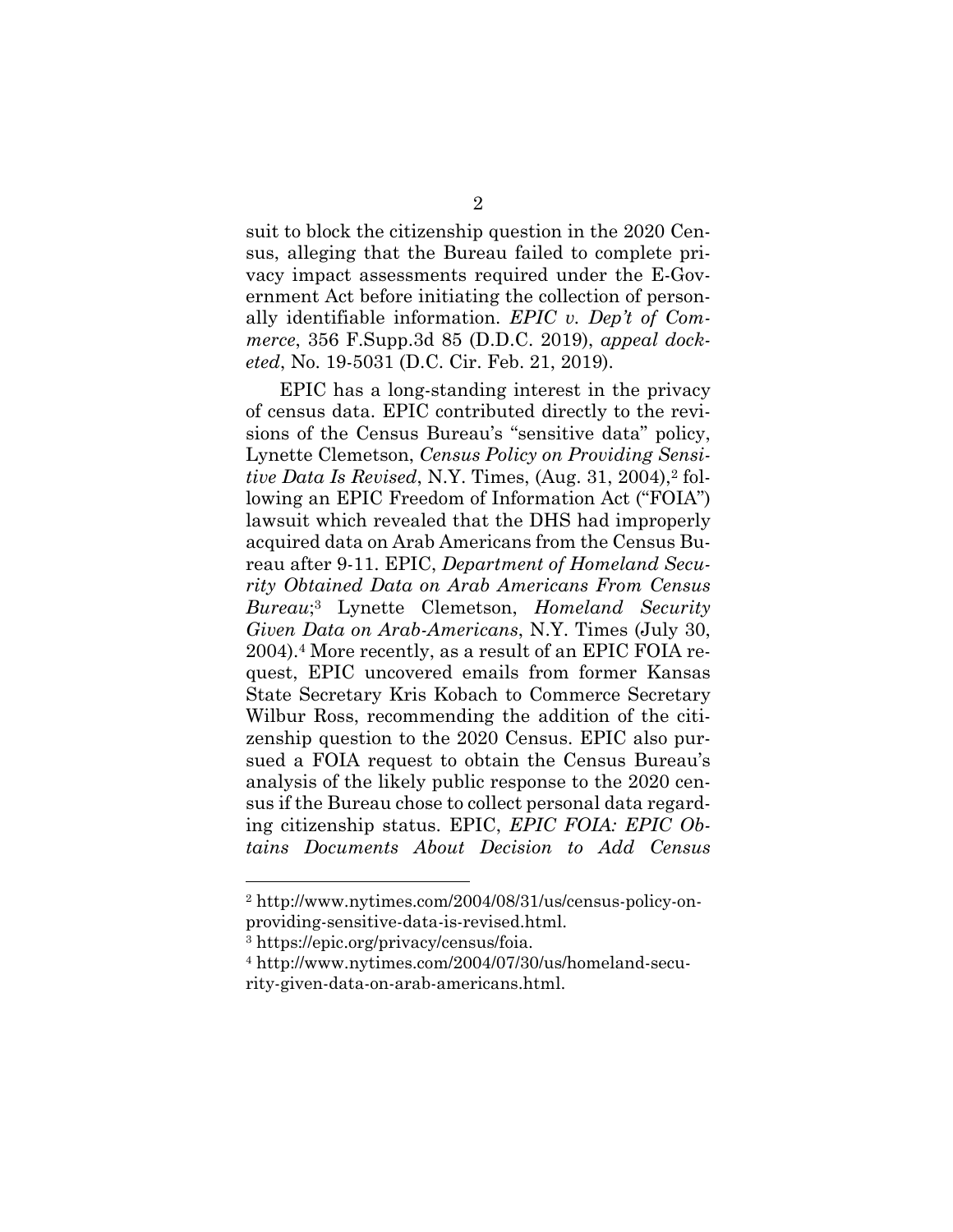*Citizenship Question* (June 11, 2018).5 In formal comments to the Census Bureau, EPIC opposed the decision to add a citizenship question to the 2020 census. *See* EPIC, Comment Letter on Proposed Information Collection; Comment Request; 2020 Census (Aug. 7, 2018).6 In a formal statement to Congress, EPIC also urged that the Census Bureau remove the proposed citizenship question from the 2020 Census. *2020 Decennial Census: Hearing Before the H. Comm. on Oversight & Reform*, 116th Cong. (Mar. 14, 2019) (letter for the record submitted by EPIC).<sup>7</sup>

EPIC's brief is joined by the following distinguished experts in law, technology, and public policy.

### **Legal Scholars and Technical Experts**

Anita L. Allen

Henry R. Silverman Professor of Law and Philosophy, Vice Provost, University of Pennsylvania Law School

James Bamford

Author and Journalist

#### Ann M. Bartow

Director, Franklin Pierce Center for Intellectual Property and Professor of Law, University of New Hampshire School of Law

### Simon Davies

 $\overline{a}$ 

Publisher, the Privacy Surgeon, Fellow of the University of Amsterdam,

<sup>5</sup> https://epic.org/2018/06/epic-foia-epic-obtains-documen.html.

<sup>6</sup> https://epic.org/apa/comments/EPIC-Census-2020-August2018.pdf.

<sup>7</sup> *Available at* https://epic.org/testimony/congress/EPIC-HCOGR-Census-Mar2019.pdf.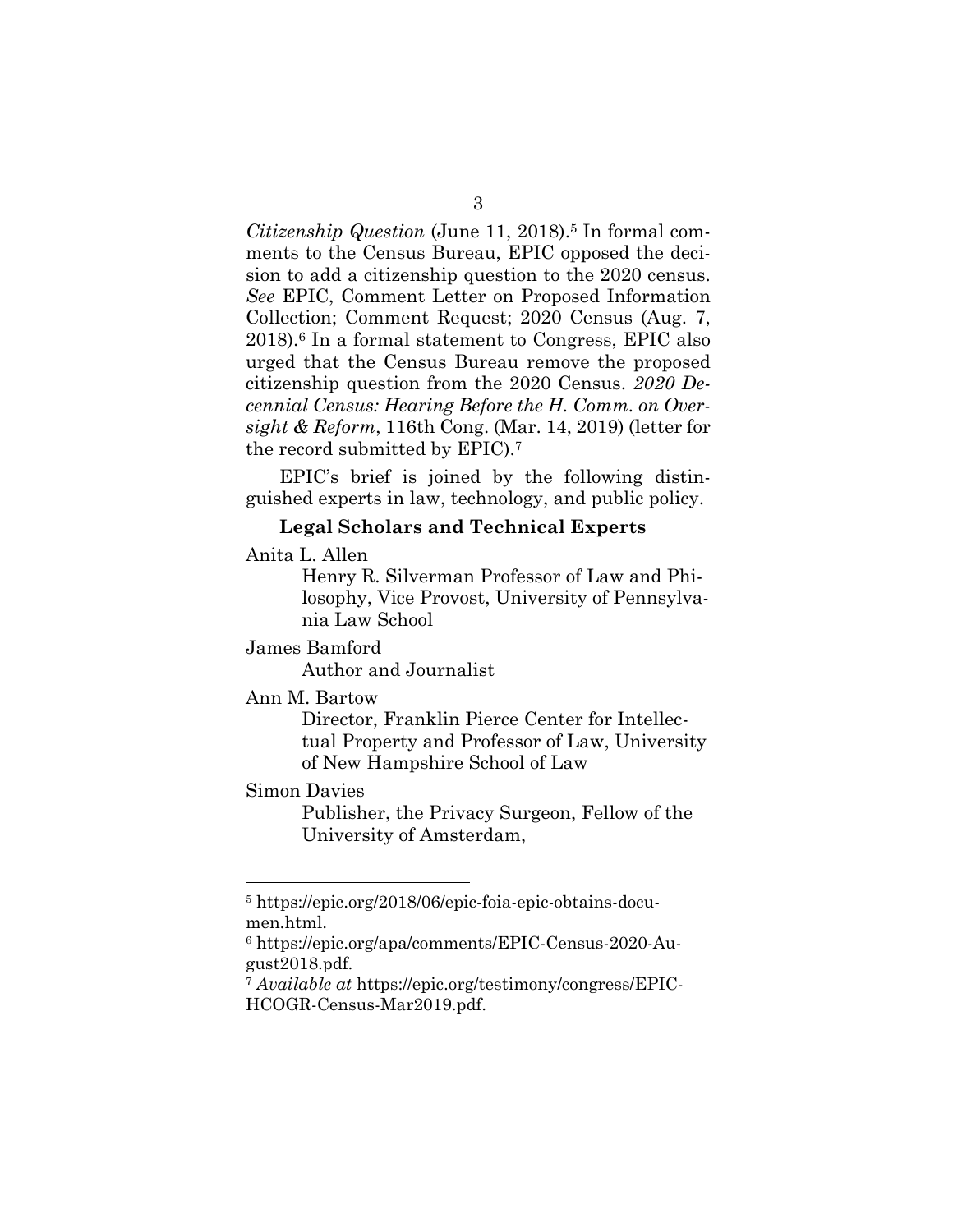Senior Fellow Woodrow Hartzog Professor of Law and Computer Science, Northeastern University School of Law Jerry Kang Korea Times—Hankook Ilbo Chair in Korean Am. Studies and Law, UCLA Lorraine G. Kisselburgh Lecturer and Fellow, Discovery Park, Purdue University Chris Larsen Executive Chairman, Ripple Inc. Harry R. Lewis Gordon McKay Professor of Computer Science, Harvard University Gary T. Marx Professor Emeritus of Sociology, MIT Mary Minow Library Law Consultant Dr. Pablo Garcia Molina Adjunct Professor, Georgetown University Dr. Peter G. Neumann Chief Scientist, SRI International Computer Science Lab Helen Nissenbaum Professor, Cornell Tech Information Science Frank Pasquale Professor of Law, University of Maryland Francis King Carey School of Law Deborah C. Peel, M.D. President of Patient Privacy Rights

4

Founder of Privacy International and EPIC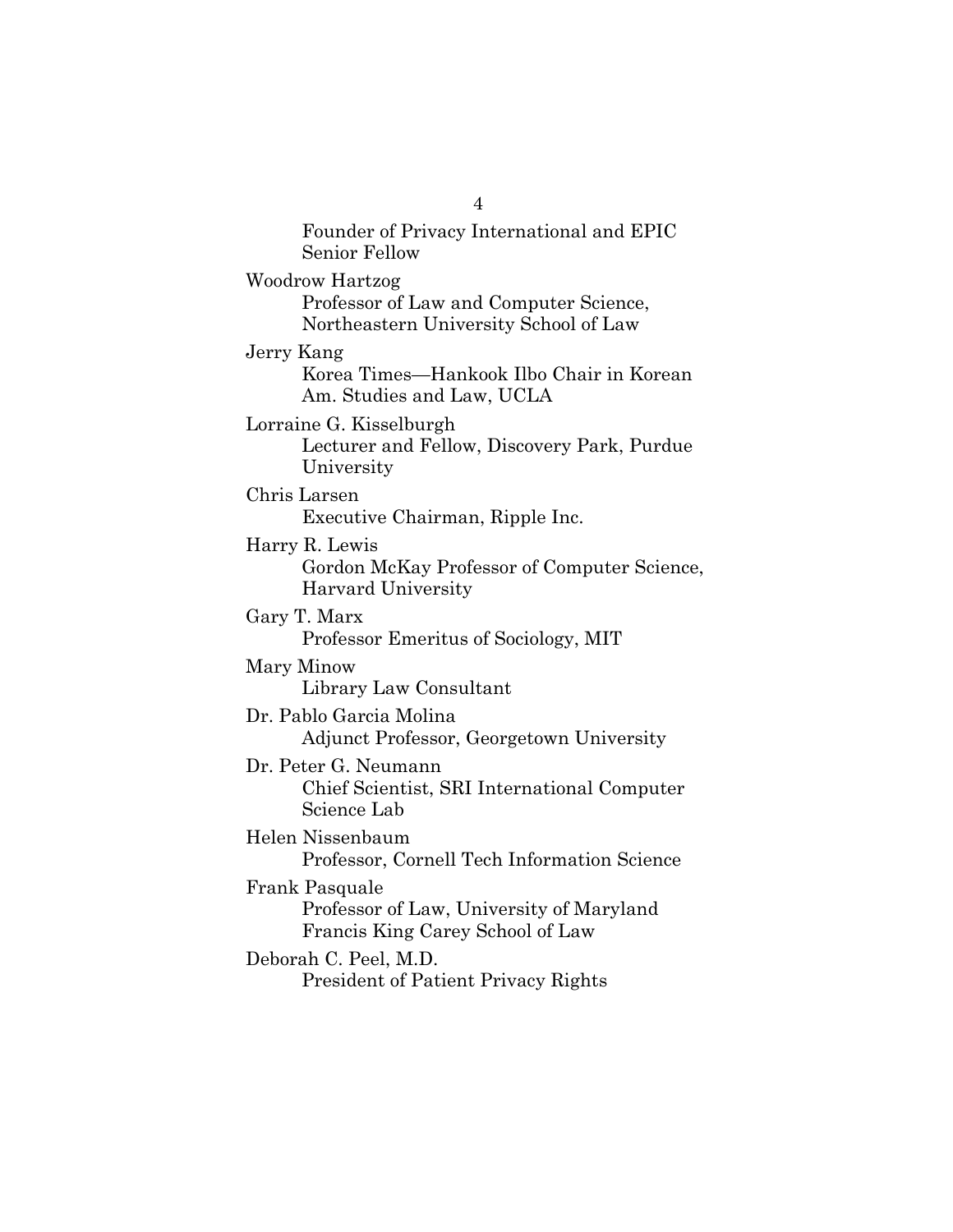Dr. Stephanie Perrin

President, Digital Discretion, Inc.

Bilyana Petkova

EPIC Scholar-in-Residence; Assistant Professor, Maastricht University

Bruce Schneier

Fellow and Lecturer, Harvard Kennedy School

Dr. Barbara Simons

IBM Research (retired)

Edward G. Viltz

President and Chairman, Internet Collaboration Coalition

### Jim Waldo

Gordon McKay Professor of the Practice of Computer Science, John A. Paulson School of Engineering and Applied Sciences, Harvard University

### Christopher Wolf

Board Chair, Future of Privacy Forum

(Affiliations are for identification only)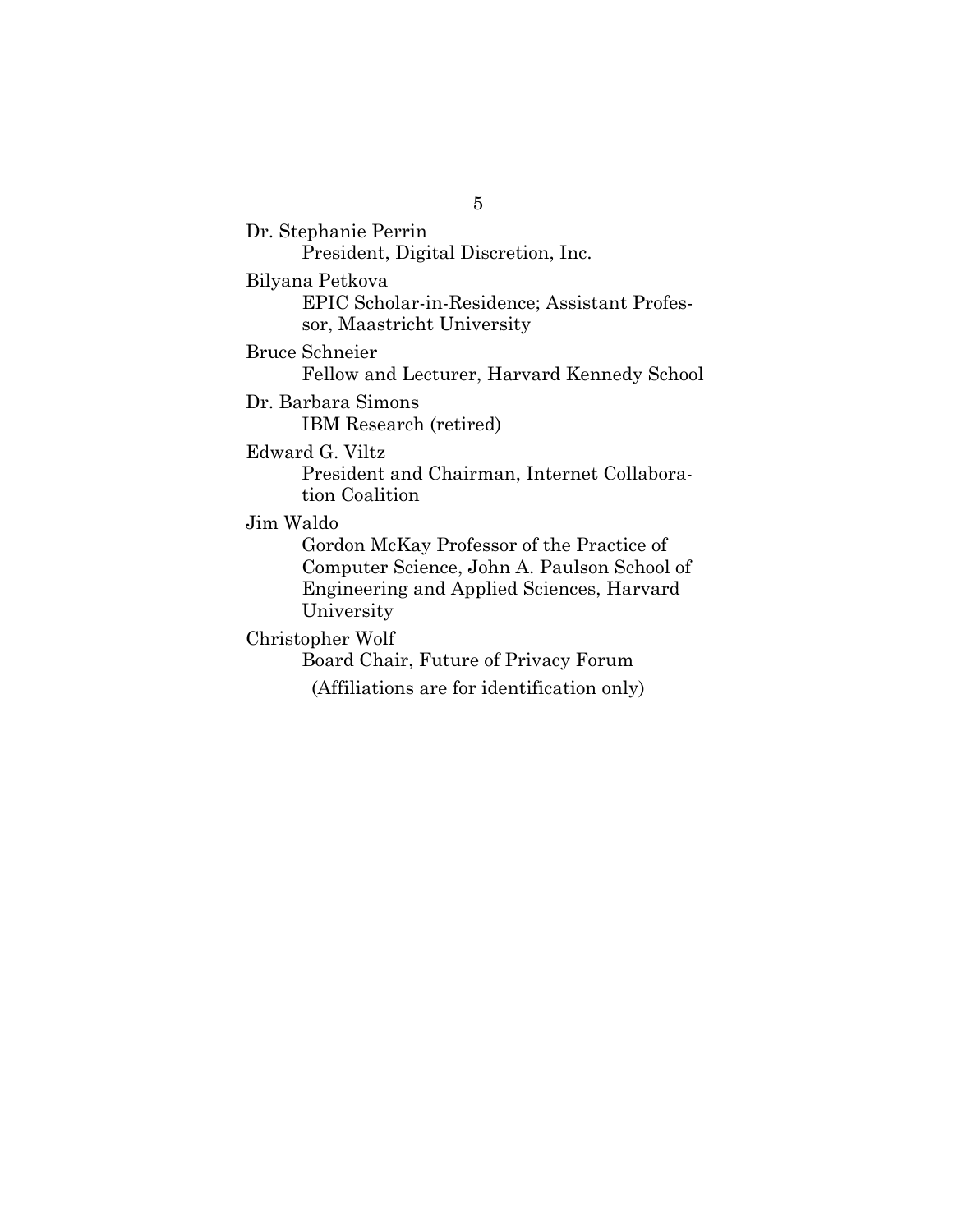### **SUMMARY OF THE ARGUMENT**

Unique among federal agencies, the U.S. Census Bureau is authorized by law to compel—from every person in the United States—personal data including age, sex, race, ethnicity, family relationships, and homeownership status. The extraordinary reach of the Bureau into the private lives of Americans brings extraordinary risks to privacy. Accordingly, "Congress has provided assurances that information furnished to the [Census Bureau] by individuals is to be treated as confidential." *Baldrige v. Shapiro*, 455 U.S. 345, 354 (1982) (citing 13 U.S.C. §§ 8(b), 9(a)). These legal obligations, enacted by Congress, include Section 208 of the E-Government Act, which requires the Bureau to conduct and publish a privacy impact assessment before initiating a new collection of personal data.

The Bureau's addition of the citizenship question to the 2020 Census—a step taken without any evaluation of the resulting privacy risks—works a clear violation of Section 208. Collecting citizenship status information from hundreds of millions of U.S. residents presents enormous privacy and security concerns. As the history of the census reveals, response data pertaining to national origin is particularly susceptible to abuse. Nevertheless, the Bureau failed to conduct a privacy impact assessment before finalizing the citizenship question in March 2018. As a result, neither the Bureau nor the public had an informed understanding of the extraordinary privacy risks involved, the allowable uses of the data gathered, the less-invasive alternatives to the question, or any possible steps to mitigate the resulting privacy harms. This unscrutinized data collection by a federal agency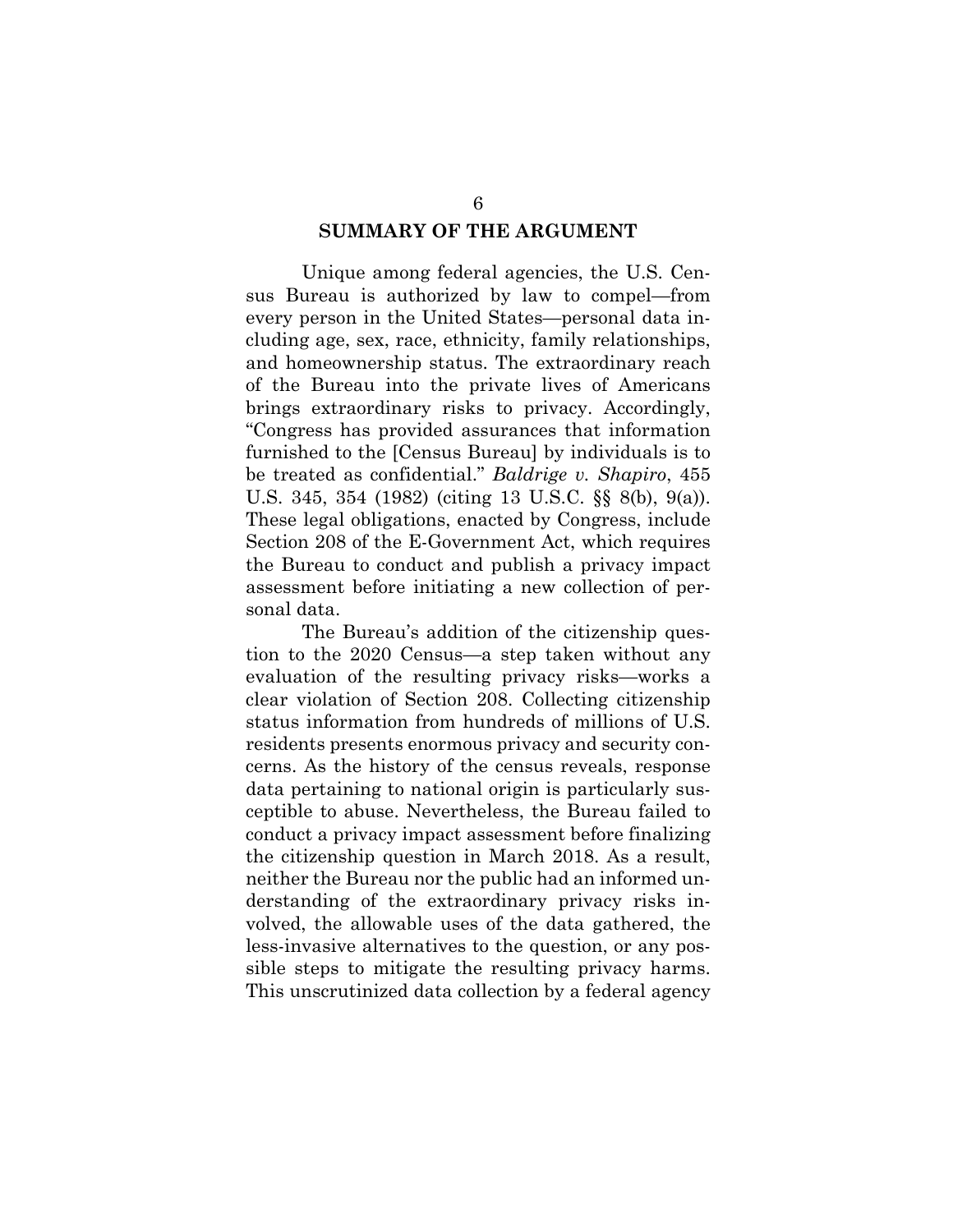is precisely what the privacy impact assessment requirement of Section 208 is designed to prevent.

The Court should affirm the decision of the lower court enjoining the addition of the citizenship question to the 2020 Census.

### **ARGUMENT**

EPIC recognizes the importance of the decennial census and encourages the use of aggregate data, derived from the census, in policymaking.8 The census promotes evidence-based policy decisions, and census data is the source of much political and economic planning in the United States. However, the accuracy and integrity of the census depends on the assurance that the personal information collected by the Census Bureau will be used only by the Bureau and for purposes consistent with the census.

The importance of record confidentiality for census data is widely known. Many of the strictest privacy laws in the United States limit the collection, use, and disclosure of census data. *See* 13 U.S.C. § 9 ("Information as confidential"); 44 U.S.C. § 2108(b) ("Responsibility for custody, use, and withdrawal of records").9

<sup>8</sup> EPIC testified before the Commission on Evidence-Based Policymaking and called for the Commission to adopt innovative privacy safeguards to protect personal data and make informed public policy decisions. Marc Rotenberg, Commission on Evidence-Based Policymaking: Privacy Perspectives, before the National Academies of Science, Sept. 9, 2016, https://epic.org/privacy/wiretap/RotenbergCEBP-9-16.pdf.

<sup>&</sup>lt;sup>9</sup> The Census Bureau cannot disclose "personally identifiable information about an individual to any other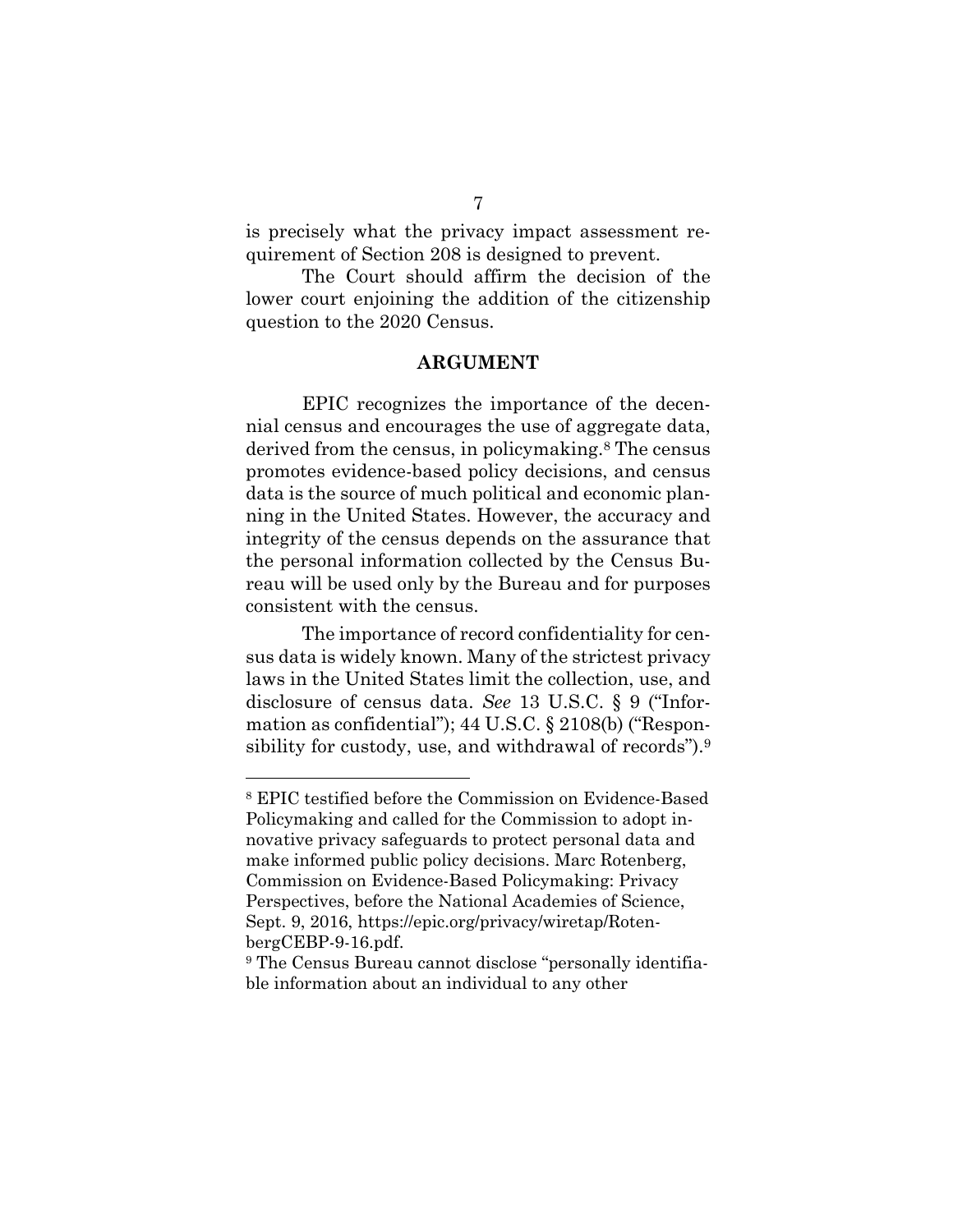These laws "are key to respondent trust and ultimately the credibility of the statistical indicators the agencies produce." Nat'l Acads. of Scis., Eng'g & Med., Innovations in Federal Statistics: Combining Data Sources While Protecting Privacy 20 (Robert M. Groves & Brian A. Harris-Kojetin eds., 2017). But the collection of personal data regarding citizenship status in the 2020 census raises substantial privacy concerns and threatens to undermine the accuracy and integrity of the census. Of particular concern to EPIC, the Census Bureau failed to complete the necessary privacy impact assessments, required by Section 208 of the E-Government Act of 2002, prior to the decision to collect this sensitive personal information. The agency's disregard of this core responsibility for the management of information systems in the federal government is all the more egregious because there is no dispute that the data associated with citizenship is the most consequential collection activity in the 2020 census.

### **I. Privacy protection ensures the accuracy, integrity, and reliability of the census.**

As the Supreme Court has recognized, "Congress has broad power to require individuals to submit responses, an accurate census depends in large part on

individual or agency until 72 years after it was collected for the decennial census" pursuant to a 1952 agreement between the Archivist of the United States and the Census Bureau Director, which was subsequently codified by Congress in 1978, Pub. L. 94-416, 92 Stat. 915 (Oct. 5, 1978). *See* U.S. Dep't of Commerce, U.S. Census Bureau, *The "72-Year Rule"* (2018), https://www.census.gov/history/www/genealogy/decennial\_census\_records/the\_72\_year\_rule\_1.html.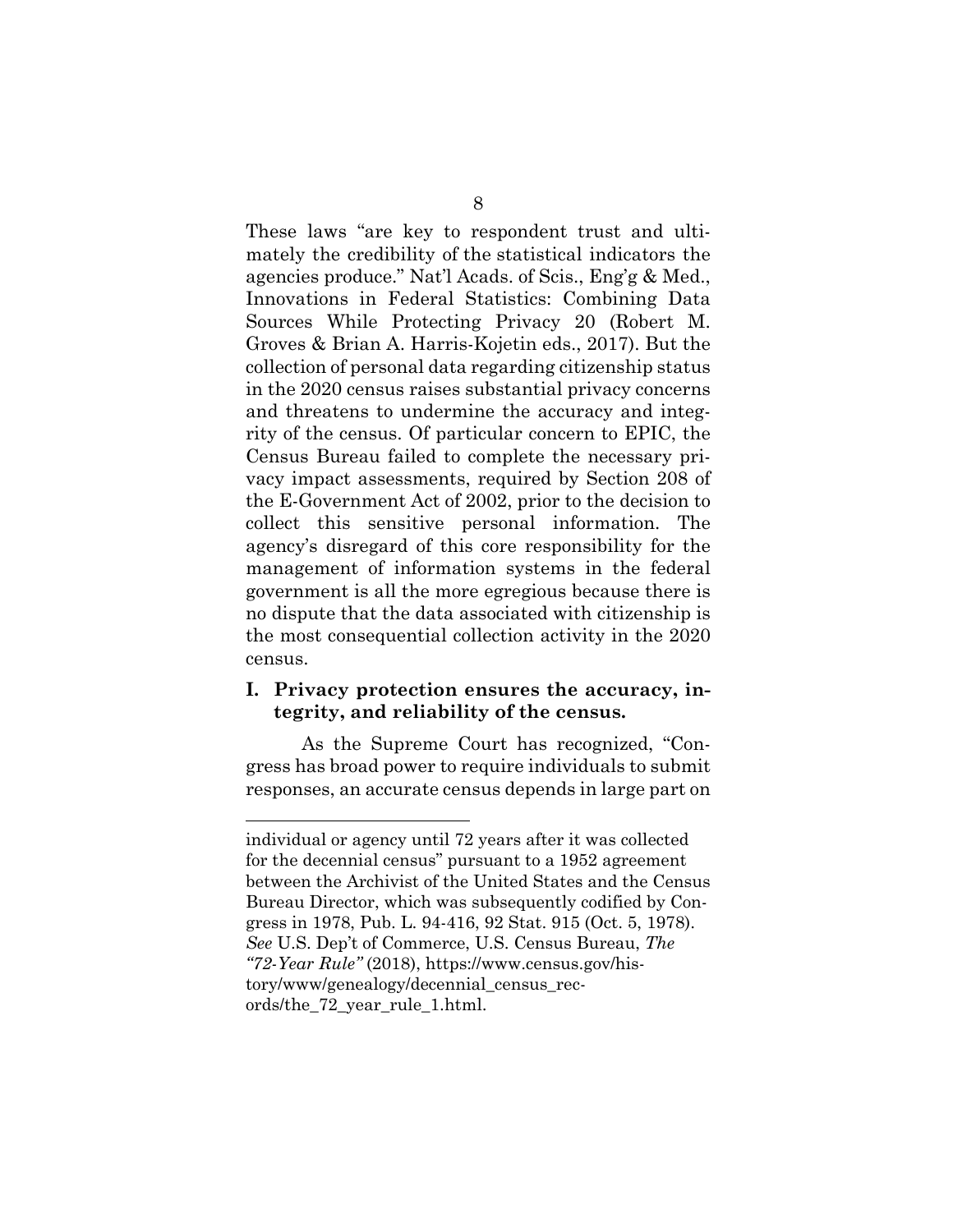public cooperation." *Baldrige*, 455 U.S. at 354 But the Court has also made clear, "to stimulate that cooperation Congress has provided assurances that information furnished . . . by individuals is to be treated as confidential." *Id*. The long history of the U.S. Census makes clear the importance of privacy protection and the risks to individuals when confidentiality is not preserved.

The first census in 1790 consisted of just six questions: the name of the head of the household and the number of inhabitants who were free white males 16 years and older, free white males under 16 years, free white females, free persons of any other color, and enslaved persons. U.S. Dep't of Commerce, U.S. Census Bureau, *Measuring America: The Decennial Censuses from 1790 to 2000* 5 (Sept. 2002).10 From 1790 through 1840, no individual-level data was collected through the census. *Id*. at 6–7. During this period, a copy of the census schedule was posted in "two of the most public places" in each division for anyone to inspect. Act of Mar. 1, 1790 (for the enumeration of the inhabitants of the United States), ch. 2, § 7, 1 Stat. 101, 103; Act of Feb. 28, 1800 (to provide for the Second Census or enumeration of the inhabitants of the United States), ch. 13, § 7, 2 Stat. 11, 13; Act of Mar. 26, 1810 (providing for the Third Census or enumeration of the inhabitants of the United States), ch. 17, § 7, 2 Stat. 564, 568; Act of Mar. 14, 1820 (to provide for taking the Fourth Census, or enumeration of the inhabitants of the United States, and for other purposes), ch. 24, § 7, 3 Stat. 548, 552; Act of Mar. 23, 1830 (to provide for taking the Fifth Census or enumeration

<sup>10</sup> *Available at* https://www.census.gov/history/pdf/measuringamerica.pdf.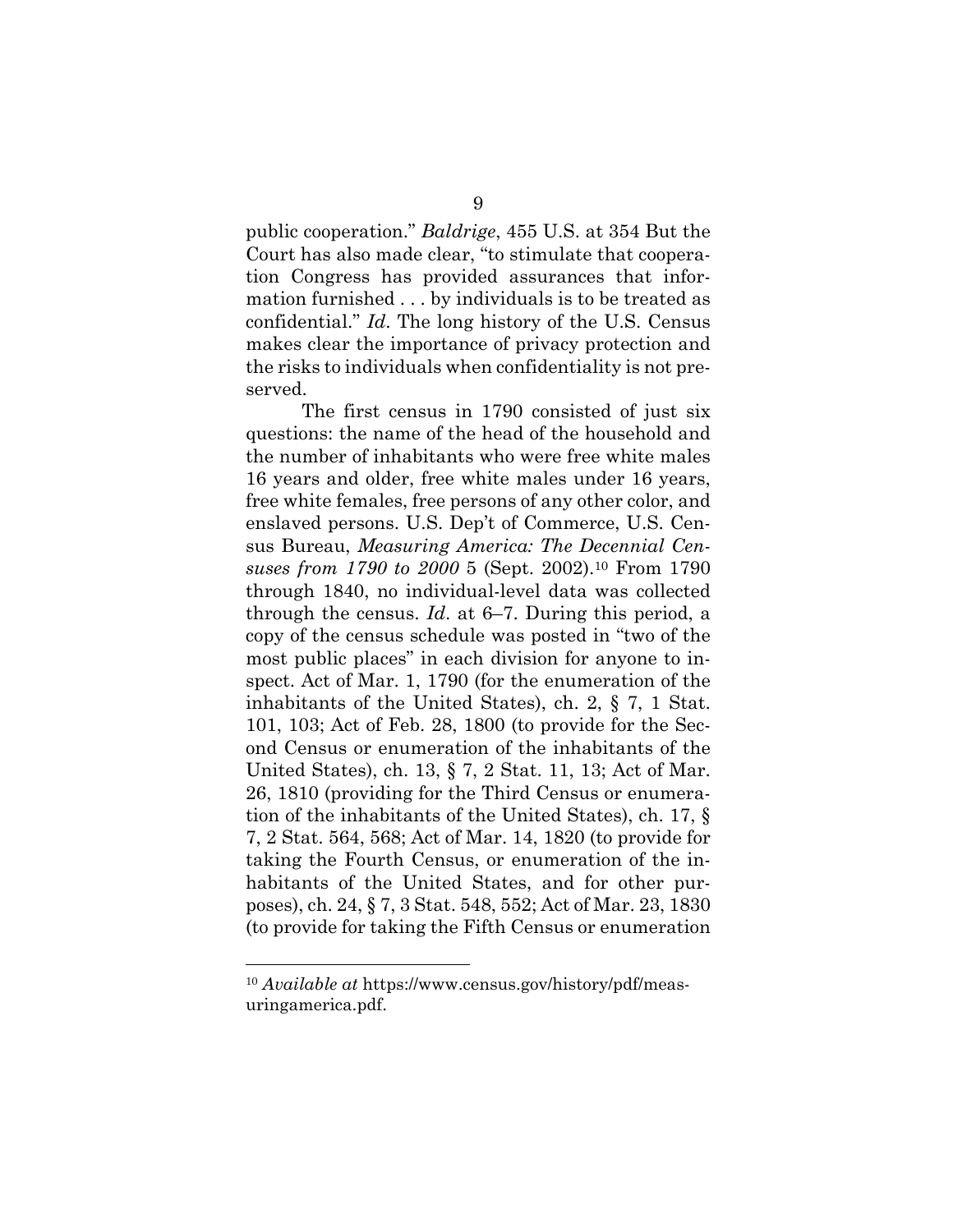of the inhabitants of the United States), ch. 40, § 7, 4 Stat. 383, 387; Act of Mar. 3, 1839 (to provide for taking the Sixth Census or enumeration of the inhabitants of the United States), ch. 78, § 7, 5 Stat. 331, 335.

The scope of the census greatly expanded in 1850, as did concerns over privacy. Congress established a central processing office for census statistics, the Census Board, which was also delegated responsibility to design the 1850 census questions. Act of Mar. 3, 1849 (to make arrangements for taking the Seventh Census), ch. 115, 9 Stat. 402; *see also* Margo Anderson, *The American Census: A Social History* 42 (2015). After lobbying from a group of scholars and statisticians, the Board restructured the census to collect individual-level data. Anderson, *supra*, at 43. For the first time, the census required the names of every individual in a household, along with their age, sex, race, profession, place of birth, and whether the individual was "deaf and dumb, blind, insane, idiotic, [a] pauper, or [a] convict." *Measuring America*, *supra*, at 9–11. Census workers were no longer to post the completed schedules in public; instead, they were instructed about the importance of confidentiality. Carroll D. Wright & William C. Hunt, *History and Growth of the United States Census: 1790-1890*, S. Doc. No. 56-194, at 148–50 (1900). The Census Board informed its marshals and assistants:

> Information has been received at this office that in some cases unnecessary exposure has been made by the assistant marshals with reference to the business and pursuits, and other facts relating to individuals, merely to gratify curiosity, or the facts applied to the private use or pecuniary advantage of the assistant, to the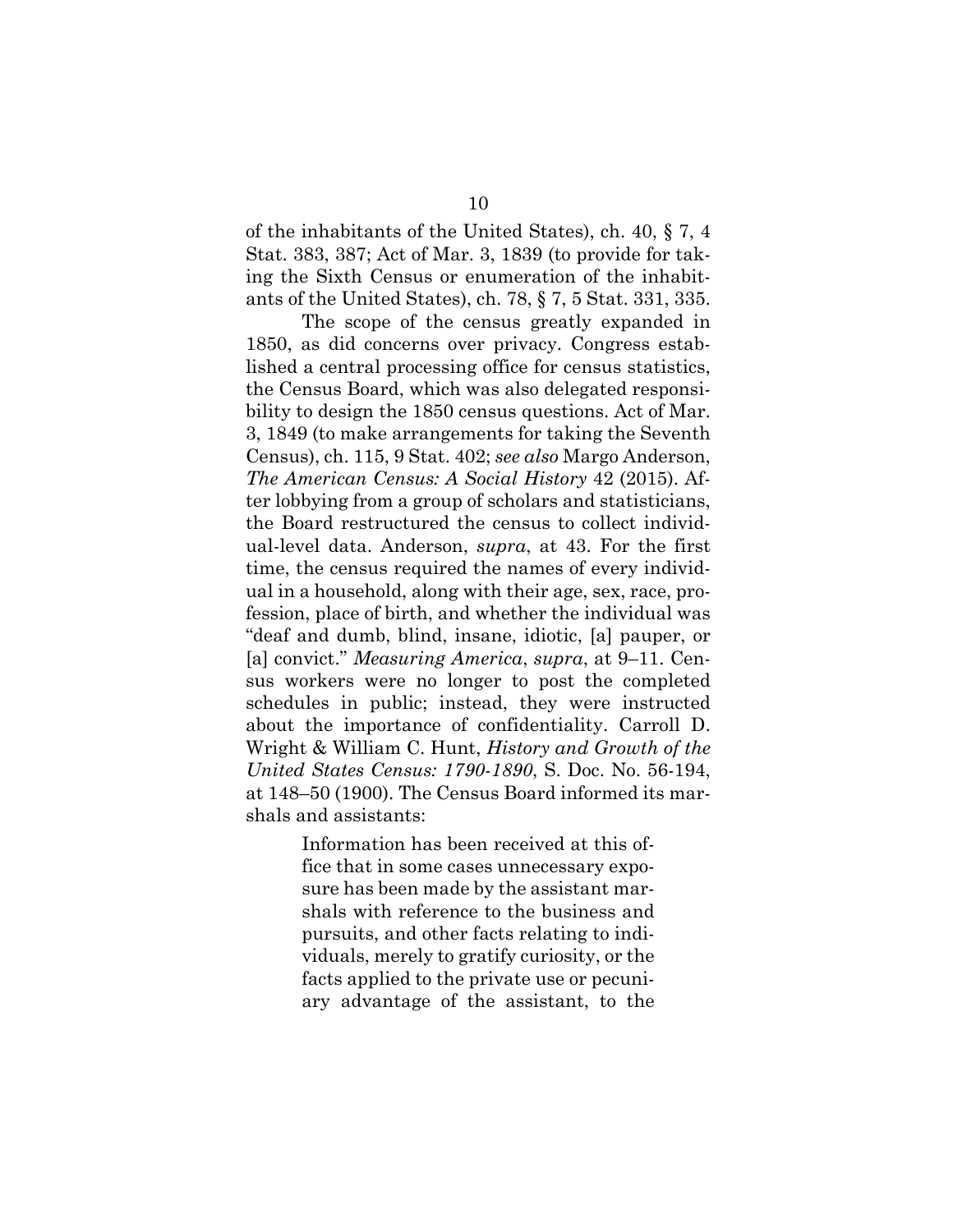injury of others. Such a use of the returns was neither contemplated by the act itself nor justified by the intentions and designs of those who enacted the law. No individual employed under sanction of the Government to obtain these facts has a right to promulgate or expose them without authority.

*Id*. at 150. The Census Office established other similar prohibitions in the years to come. In 1870, census takers were warned that "[n]o graver offense can be committed by assistant marshals than to divulge information acquired in the discharge of their duty. All disclosure should be treated as strictly confidential." *Id*. at 156. For the 1880 census, Congress added a confidentiality clause to the oath of office for enumerators, requiring them to swear that they would "not disclose any information contained in the schedules, lists, or statements obtained by [them] to any person or persons, except to [their] superior officers." Act of Mar. 3, 1879 (to provide for taking the tenth and subsequent censuses), ch. 195, § 7, 20 Stat. 473, 475. Breaking this oath, or communicating "any statistics of property or business" to a person not authorized to receive that information, was a misdemeanor carrying a fine up to \$500. *Id*. at § 12. The 1890 census law removed "of property or business," forbidding communication of any information without authorization. Act of Mar. 1, 1889 (to provide for taking the eleventh and subsequent censuses), ch. 319, §13, 25 Stat. 760, 764.

Census privacy concerns continued into the early twentieth century. President Taft's proclamation on the 1910 census reveals a general fear not only that census takers would disclose individuals' responses,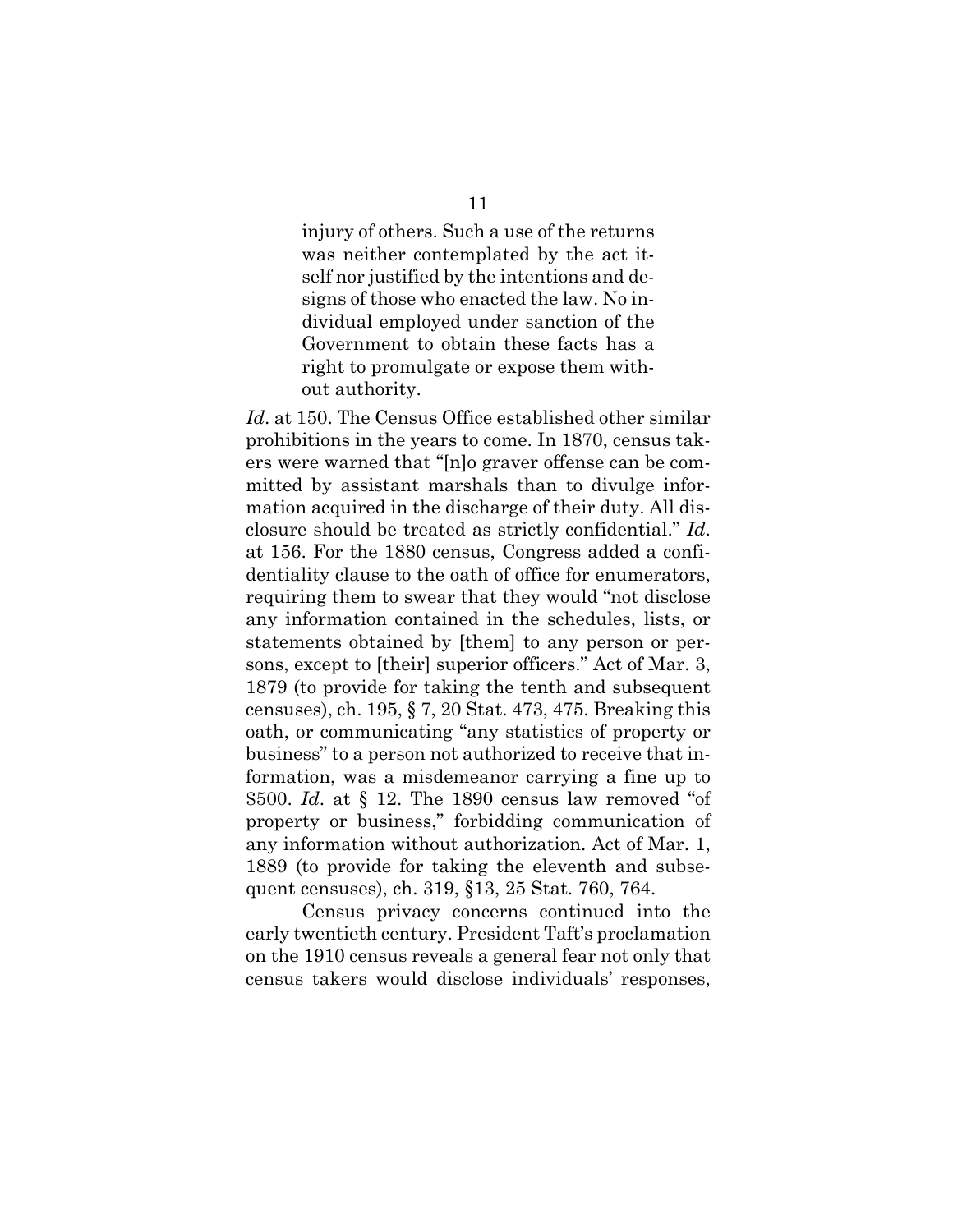but also that the federal government would use census data for law enforcement purposes:

> The sole purpose of the census is to secure general statistical information regarding the population and resources of the country, and replies are required from individuals only in order to permit the compilation of such general statistics. The census has nothing to do with taxation, with army or jury service, with the compulsion of school attendance, with the regulation of immigration, or with the enforcement of any national, state, or local law or ordinance, nor can any person be harmed in any way by furnishing the information required. There need be no fear that any disclosure will be made regarding any individual person or his affairs. For the due protection of the rights and interest of the persons furnishing information, every employee of the Census Bureau is prohibited, under heavy penalty, from disclosing any information which may thus come to his knowledge.

Proclamation of Mar. 15, 1910, 36 Stat. 2599. Subsequent presidents, including Woodrow Wilson in 1920, Herbert Hoover in 1930 and Franklin Roosevelt in 1940, would use almost the exact same language in their proclamations, indicating that the federal government continued to believe that assurances of privacy were integral to an accurate census. Proclamation No. 1540, 41 Stat. 1772 (Nov. 10, 1919); Proclamation No. 1898, 46 Stat. 3011, 3012 (Nov. 22, 1929);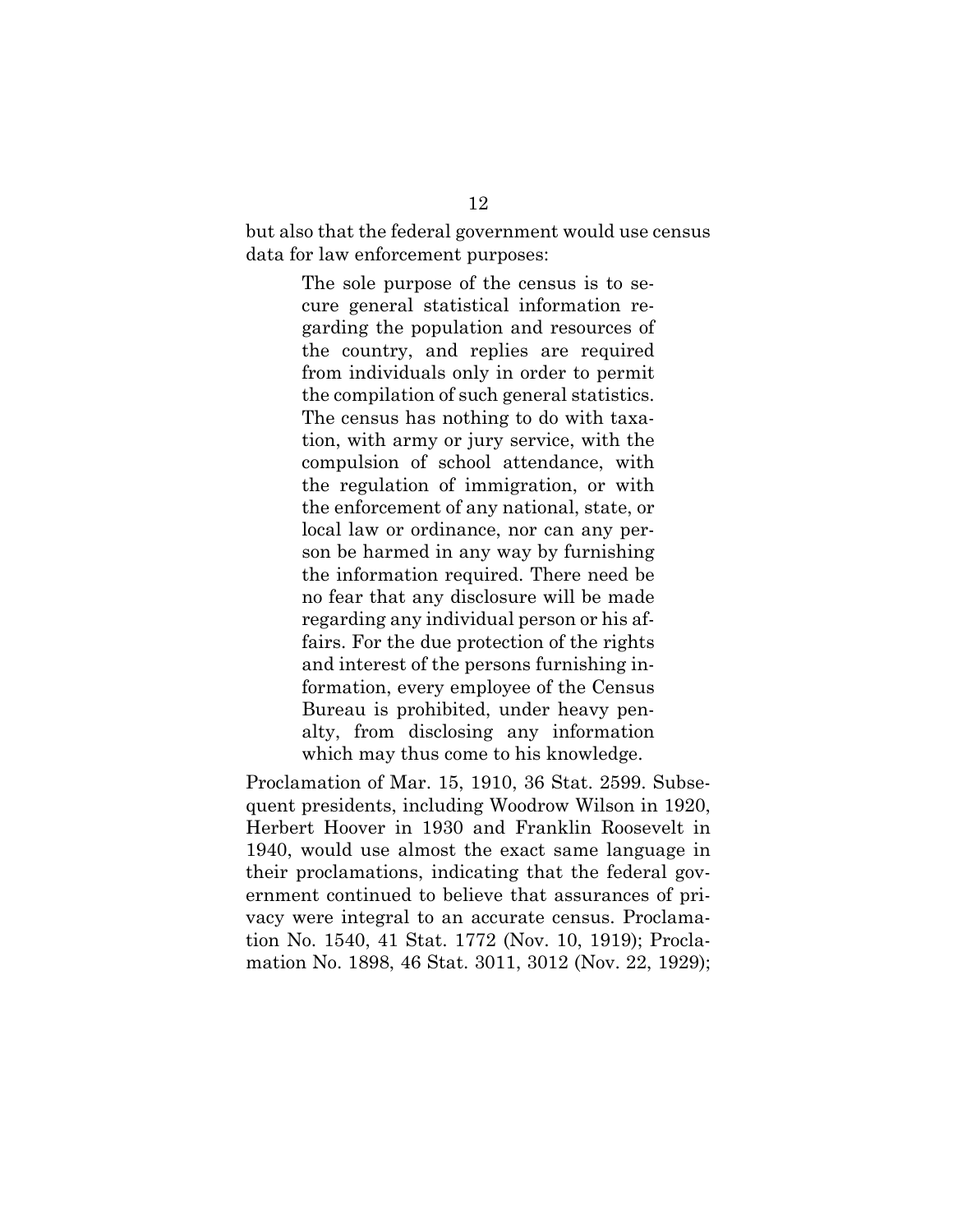Proclamation No. 2385, 5 Fed. Reg. 653 (Feb. 13, 1940).

Nevertheless, census data was used during this period for non-census purposes. The 1910 census law prohibited the use of information supplied by businesses for non-statistical, non-census purposes, but there was no such prohibition regarding individual citizen data. Act of July 2, 1909 (to provide for the expenses of the Thirteenth December Census, and for other purposes), ch. 2, § 25, 36 Stat. 1, 9. As a result, during World War I, the Census Bureau did in fact disclose census records to the Department of Justice and local draft boards to help enforce the draft. Margo Anderson & William Seltzer, *Challenges to the Confidentiality of U.S. Federal Statistics, 1910-1965*, 23 J Official Stat. 1, 6–7 (2007). Similarly, in 1920, the Department of Justice requested census data about individuals' citizenship for use in deportation cases. *Id.* at 8–9. In 1930, Congress passed a census law that would become known as Title 13, which prohibited the Census Bureau from publishing any data identifying individuals. Act of June 18, 1929 (to provide for the fifteenth and subsequent decennial censuses and to provide for apportionment of Representatives in Congress), ch. 28, § 11, 46 Stat. 21, 25. However, the Second War Powers Act weakened this restriction and permitted the Census Bureau in 1943 to provide the U.S. Secret Service with the names, addresses, occupations, and citizenship status of every Japanese-American residing in the Washington, D.C. area. Margo Anderson & William Seltzer, *Census Confidentiality Under the Second War Powers Act (1942-1947)* 16 (Mar. 29-31, 2007)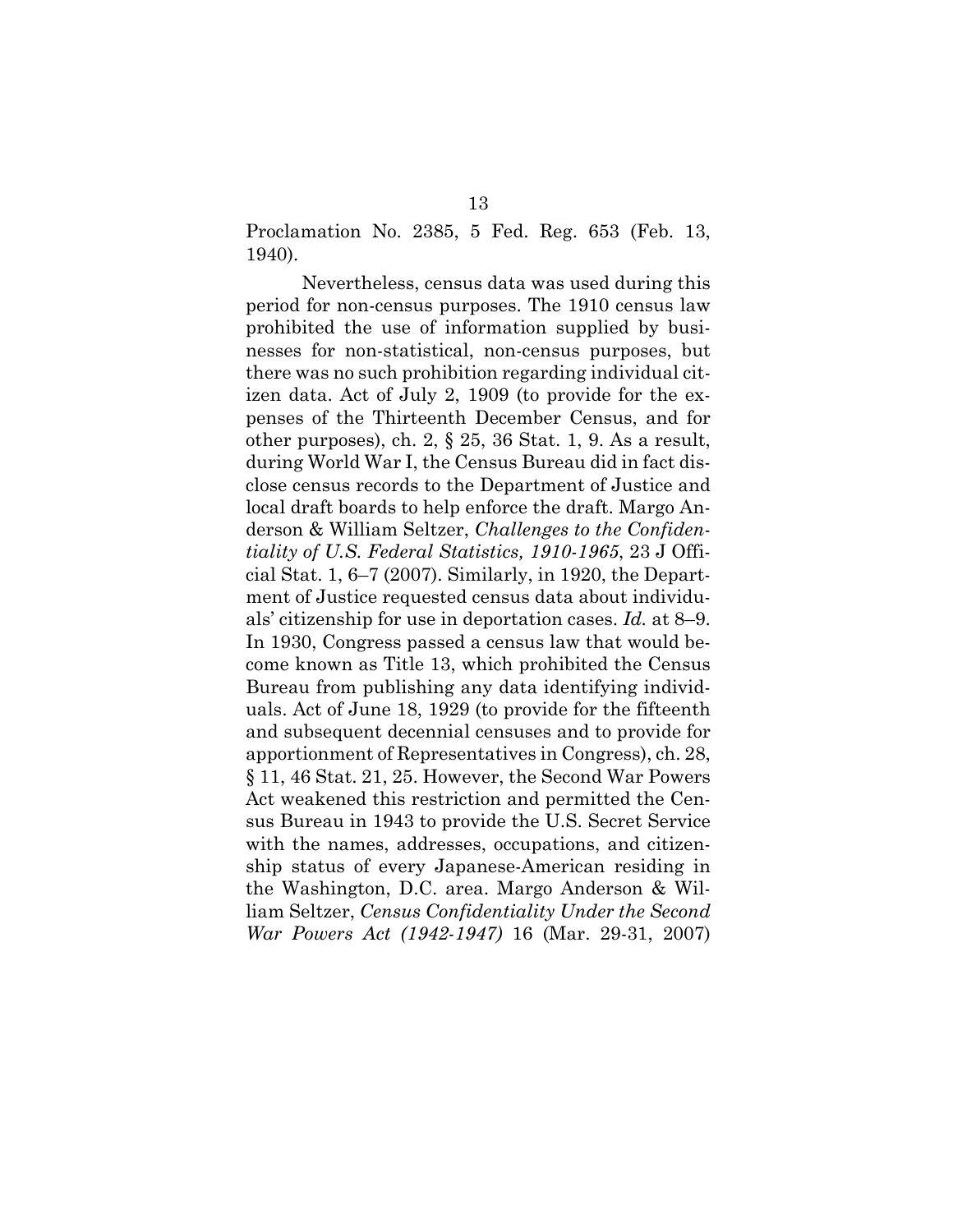(unpublished manuscript).11 The Census Bureau also provided the War Department with census-block level data on Japanese-Americans residing in western states to facilitate their internment. Comm'n on Wartime Relocation and Internment of Civilians, *Personal Justice Denied* 104-05 (1982).

Congress in 1962 established strict confidentiality rules for reports submitted to the Census Bureau. Pub. L. 87-813, 68 Stat. 1013 (1962) (codified as amended at 13 U.S.C. § 9). The confidentiality provision has been amended numerous times since then, and now reads:

> (a) Neither the Secretary, nor any other officer or employee of the Department of Commerce or bureau or agency thereof, or local government census liaison, may, except as provided in [certain subsections]

> > (1) use the information furnished under the provisions of this title for any purpose other than the statistical purposes for which it is supplied; or

> > (2) make any publication whereby the data furnished by any particular establishment or individual under this title can be identified; or

> > (3) permit anyone other than the sworn officers and employees of the Department or bureau or

<sup>11</sup> *Available at* http://studylib.net/doc/7742798/census-confidentiality-under-the-second-war-powers.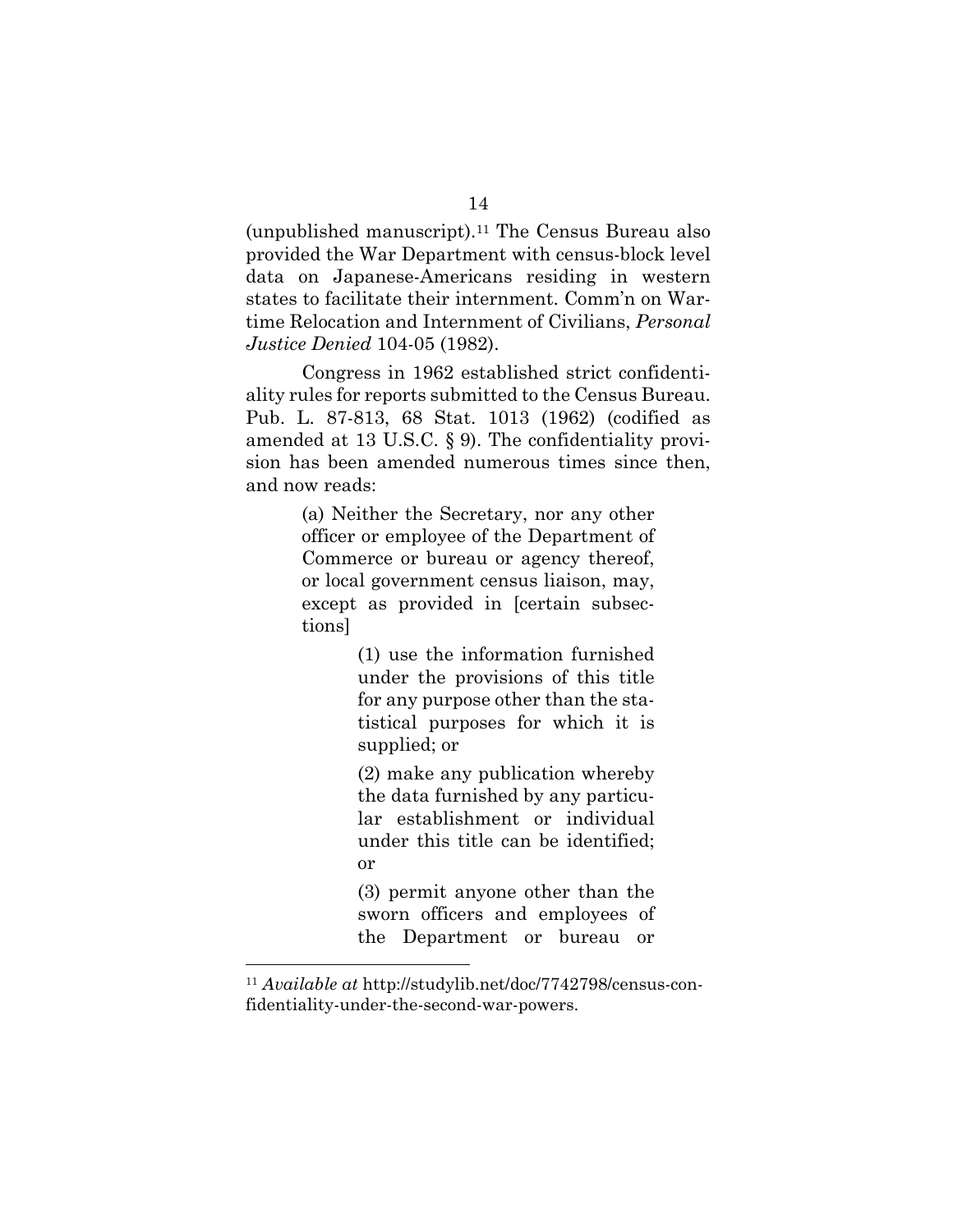agency thereof to examine the individual reports.

No department, bureau, agency, officer, or employee of the Government, except the Secretary in carrying out the purposes of this title, shall require, for any reason, copies of census reports which have been retained by any such establishment or individual. Copies of census reports which have been so retained shall be immune from legal process, and shall not, without the consent of the individual or establishment concerned, be admitted as evidence or used for any purpose in any action, suit, or other judicial or administrative proceeding.

#### 13 U.S.C. § 9.

The era of automated record-keeping presented new challenges for federal agencies, including the Census Bureau, and animated Congress to pass the Privacy Act in 1974. The Privacy Act was the legislative culmination of extensive research into the many threats to individual privacy and autonomy posed by the use of increasingly powerful computing systems across the federal government. One of the most influential studies to which the Congress looked when drafting the Privacy Act was the 1973 "HEW Report," chaired by RAND computer scientist Willis Ware. U.S. Dep't. of Health, Educ. & Welfare, Secretary's Advisory Committee on Automated Personal Data Systems, *Records, Computers, and the Rights of Citizens*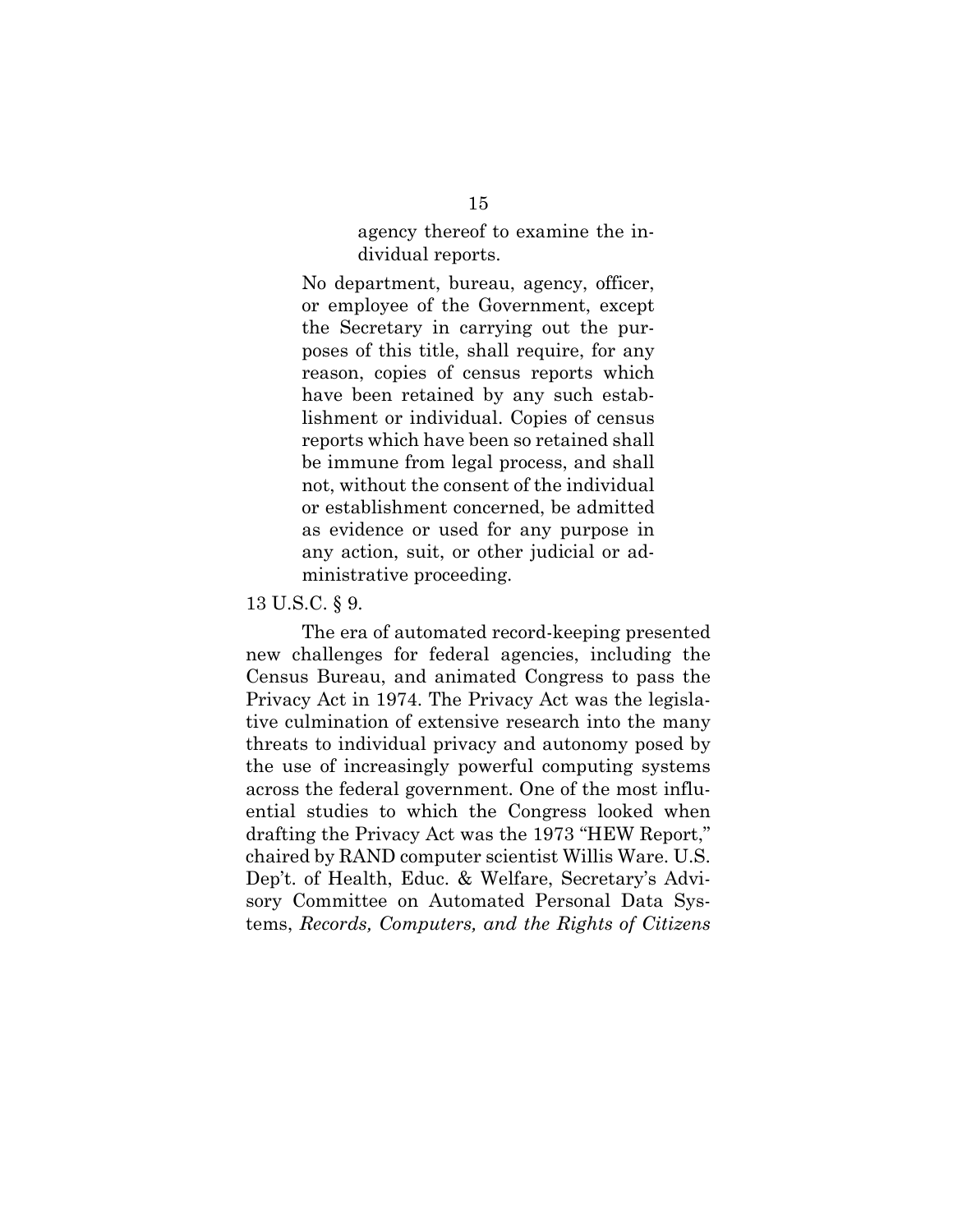(1973).12 The federal advisory committee that produced the report sought to determine the limitations that should be placed on the application of computer technology to record keeping about citizens. *Id.* at 33. The advisory committee foresaw that sensitive personal information could be compromised when compiled into vast databases that lacked regulatory oversight. *Id.* at 28. Ultimately, the HEW Report outlined a series of recommendations that became the basis of the Privacy Act of 1974.

While federal privacy protections have expanded since World War II, there continues to be a risk of misuse of census data. A 2004 EPIC Freedom of Information Act lawsuit revealed that the Census Bureau had provided the Department of Homeland Security with a list of cities containing more than 1,000 Arab-American residents as well as a zip-code level breakdown of Arab-American populations throughout the United States, sorted by country of origin. EPIC, *Department of Homeland Security Obtained Data on Arab Americans from Census Bureau* (2019);13 Lynette Clemetson, *Homeland Security Given Data on Arab-Americans*, N.Y. Times (July 30, 2004).14 While the Census Bureau and Customs and Border Protection revised their data request policies following EPIC's FOIA case, Lynette Clemetson, *Census Policy on Providing Sensitive Data Is Revised*, N.Y. Times, (Aug.

<sup>12</sup> *Available at* https://www.epic.org/privacy/hew1973report/.

<sup>13</sup> https://epic.org/privacy/census/foia.

<sup>14</sup> http://www.nytimes.com/2004/07/30/us/homeland-security-given-data-on-arab-americans.html.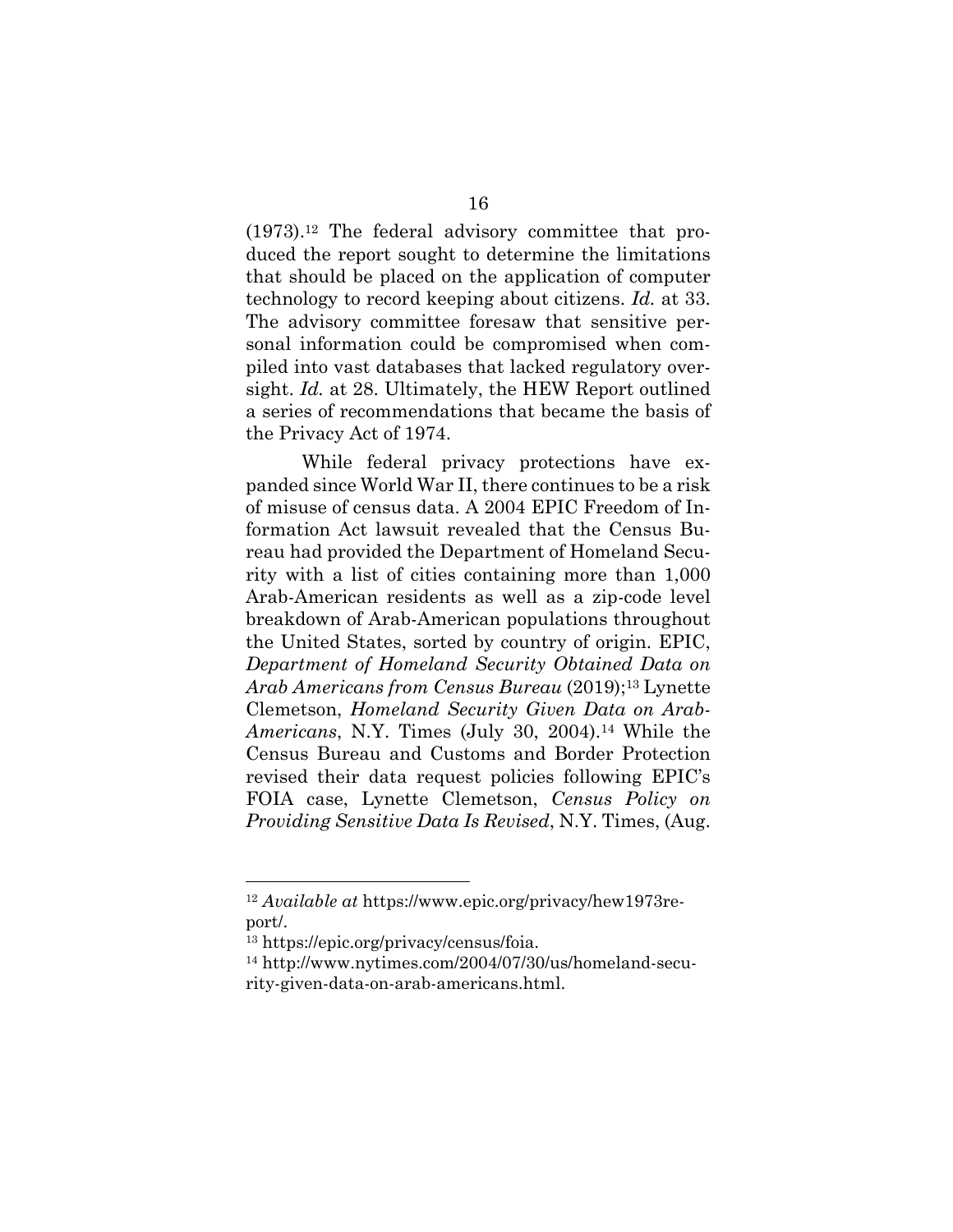31, 2004),15 many Americans are justifiably fearful that their census responses will be used against them by other federal agencies, which can lead individuals to provide false or incomplete information. Mikelyn Meyers, Center for Survey Management, *U.S. Census Bureau, Presentation on Respondent Confidentiality Concerns and Possible Effects on Response Rates and Data Quality for the 2020 Census*, presented at National Advisory Committee on Racial, Ethnic, and Other Populations Fall Meeting (Nov. 2, 2017).16

Given the misuse of census data after 9/11, it is not difficult to see the risk in the decision to add the citizenship question to the 2020 census. Communications between the Department of Commerce, the Department of Justice, and the White House indicate that the Government plans to use personal data obtained from the citizenship question for purposes unrelated to the census and by agencies other than the Census Bureau. The Department of Justice purportedly intends to use the citizenship data in enforcing section 2 of the Voting Rights Act. Letter from Arthur E. Gary, Gen. Counsel, Justice Mgmt. Div., Dep't of Justice, to Ron Jamin, U.S. Census Bureau, at 1 (Dec. 12, 2017).17 Through a 2018 FOIA request, EPIC obtained emails that revealed that Kris Kobach, former Vice Chair of the now-defunct Presidential Advisory Commission on Election Integrity, urged Secretary of

<sup>15</sup> http://www.nytimes.com/2004/08/31/us/census-policy-onproviding-sensitive-data-is-revised.html.

<sup>16</sup> https://www2.census.gov/cac/nac/meetings/2017-11/Meyers-NAC-Confidentiality-Presentation.pdf.

<sup>17</sup> https://www.documentcloud.org/documents/4340651-

Text-of-Dec-2017-DOJ-letter-to-Census.html.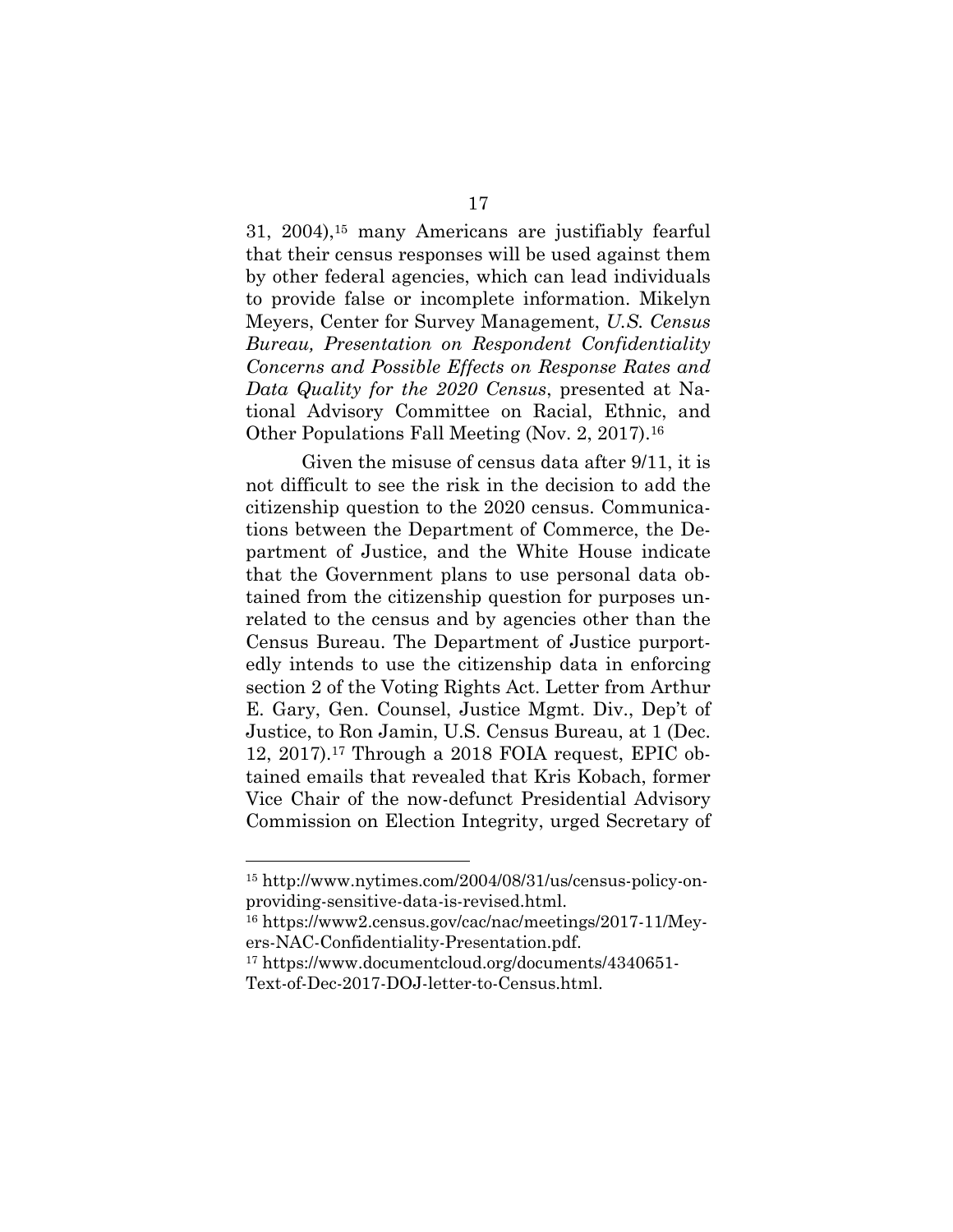Commerce Wilbur Ross to add the citizenship question. Email from Kris Kobach, Sec'y, Kan. Dep't of State, to Wilbur Ross, Sec'y, Dep't of Commerce (July 21, 2017).18

EPIC's FOIA request also revealed a Census Bureau analysis of the impact of collecting personal data about citizenship status. U.S. Dep't of Commerce, U.S. Census Bureau, *Technical Review of the Dep't of Justice Request to Add Citizenship Question to the 2020 Census* (Jan. 19, 2018).19 The Bureau concluded that adding a citizenship question is "very costly, harms the quality of the census count, and would use substantially less accurate citizenship status data than are available" from other government sources. *Id*. at 1. While the nine-page report shows that the Census Bureau considered, on some level, the consequences for accuracy in adding a census question, the Bureau has not given the same consideration to the privacy risks associated with the addition.

**II. The Census Bureau failed to conduct a privacy impact assessment to evaluate the addition of the citizenship question as required by the E-Government Act of 2002.**

The Census Bureau cannot lawfully collect citizenship information because it has failed to conduct an adequate Privacy Impact Assessment ("PIA") as mandated by the E-Government Act of 2002, Pub. L.

<sup>18</sup> https://epic.org/foia/censusbureau/EPIC-18-03-22-Census-Bureau-FOIA-20180611-Production-Kobach-Emails.pdf.

<sup>19</sup> https://epic.org/foia/censusbureau/EPIC-18-03-22-Census-Bureau-FOIA-20180611-Production-Technical-Review-Memo.pdf.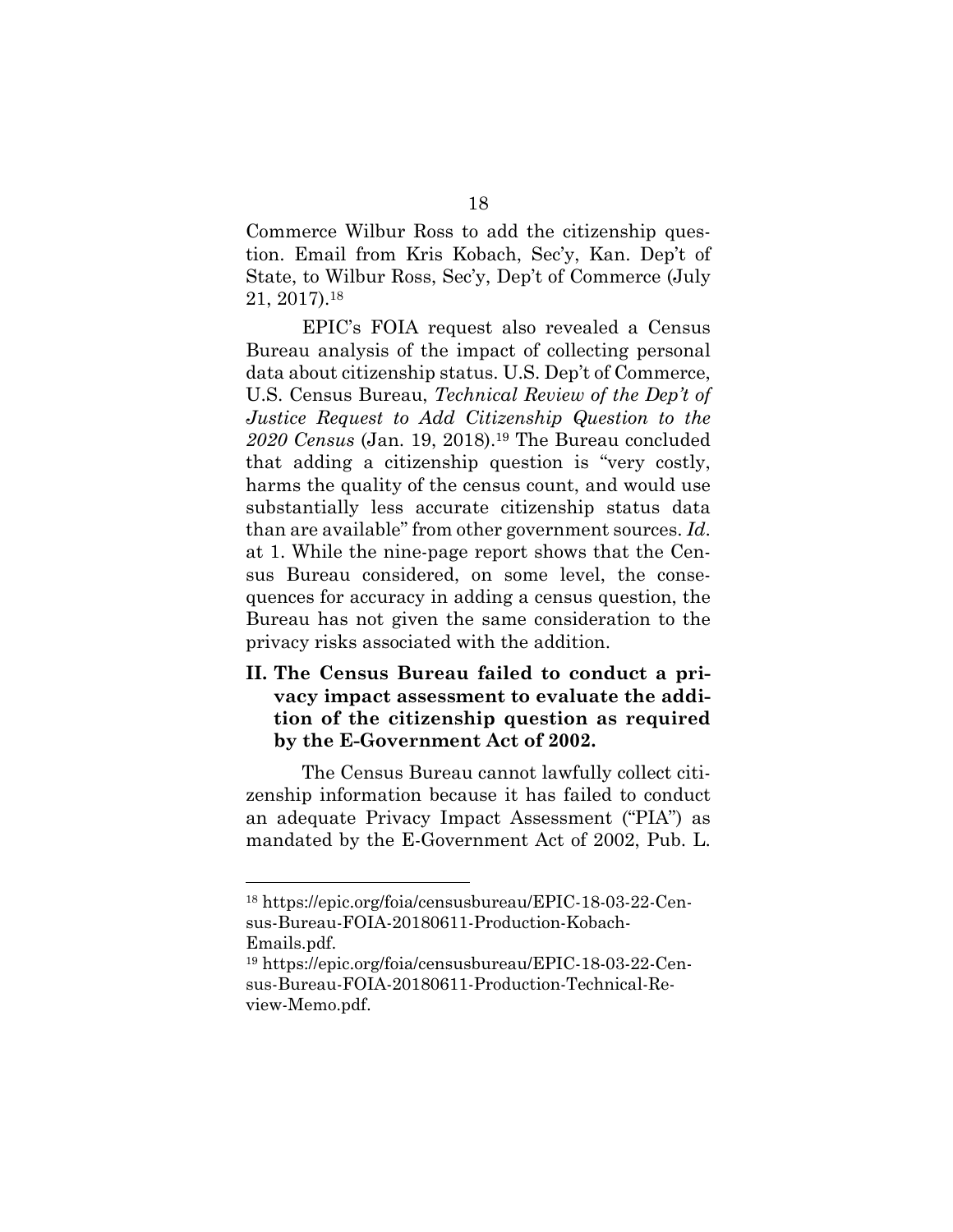No. 107-347, 116 Stat. 2899. Although the Secretary of Commerce has ordered the Census Bureau to collect personal data about citizenship status, the Bureau has neither completed nor published an evaluation of the privacy and security risks posed by such data collection. Moreover, neither the Commerce Department or the Census Bureau disputes this point. *See EPIC v. U.S. Dep't of Commerce*, 356 F. Supp. 3d 85, 89 (D.D.C. 2019) (noting the defendants' "conce[ssion]" that they must "prepare PIAs that adequately address the collection of citizenship data in the 2020 Census"), *appeal docketed*, No. 19-5031 (D.C. Cir. Feb. 21, 2019). This matter is now pending before the U.S. Court of Appeals for the District of Columbia Circuit.

## **A. Agencies must conduct and publish a comprehensive privacy impact assessment before collecting personal data.**

Under Section 208 of the E-Government Act, federal agencies (including the Census Bureau) must conduct, ensure the review of, and publish a privacy impact assessment *before* "initiating a new collection of information" that will be digitally stored or transmitted "in an identifiable form."20 E-Government Act  $\S$  208(b)(1)(A)–(B). A privacy impact assessment, as defined by the Office of Budget and Management ("OMB"), is

> [A]n analysis of how information is handled to ensure handling conforms to applicable legal, regulatory, and policy

<sup>20</sup> Agencies must also conduct and publish a PIA before "developing or procuring information technology that collects, maintains, or disseminates information that is in an identifiable form[.]" E-Government Act  $\S 208(b)(1)(A)(i)$ .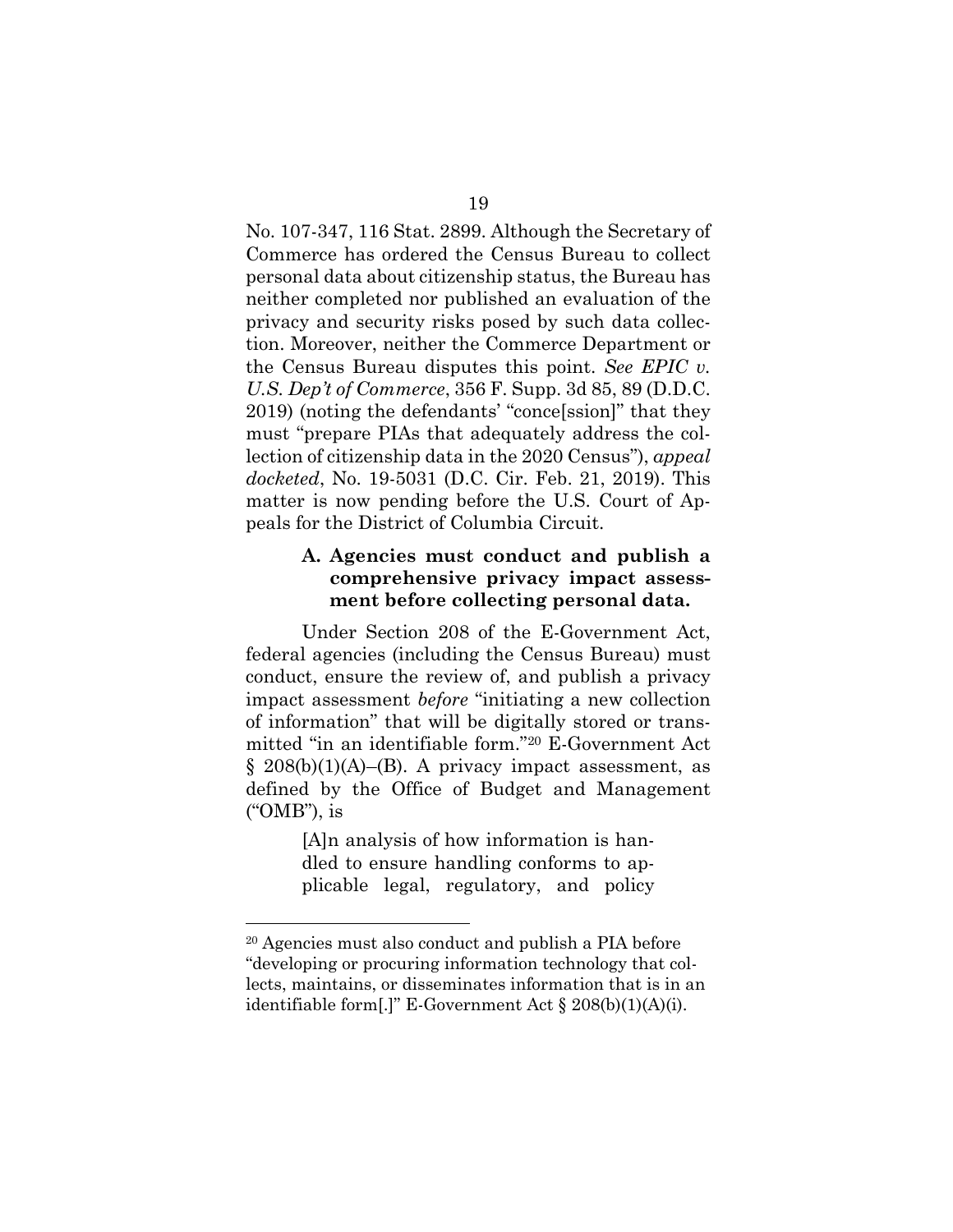requirements regarding privacy; to determine the risks and effects of creating, collecting, using, processing, storing, maintaining, disseminating, disclosing, and disposing of information in identifiable form in an electronic information system; and to examine and evaluate protections and alternate processes for handling information to mitigate potential privacy concerns. A privacy impact assessment is both an analysis and a formal document detailing the process and the outcome of the analysis.

Office of Mgmt. & Budget, OMB Circular A-130, Managing Information as a Strategic Resource 34 (2016) ("OMB Circular").<sup>21</sup> Section 208, in mandating that a privacy impact assessment be conducted and published before an agency begins the process of collecting personally identifiable information, serves Congress's objectives under the E-Government Act of "promot[ing] better informed decisionmaking by policy makers"; "provid[ing] enhanced access to Government information"; "mak[ing] the Federal Government more transparent and accountable"; and "ensur[ing] sufficient protections for the privacy of personal information as agencies implement citizen-centered electronic Government." E-Government Act §§ 2(b)(7), 2(b)(9), 2(b)(11), 208(a).

To satisfy Section 208, a privacy impact assessment must disclose, *inter alia*, "what information is to be collected"; "why the information is being collected"; "the intended use [by] the agency of the information";

<sup>21</sup> https://obamawhitehouse.archives.gov/sites/de-

fault/files/omb/assets/OMB/circulars/a130/a130revised.pdf.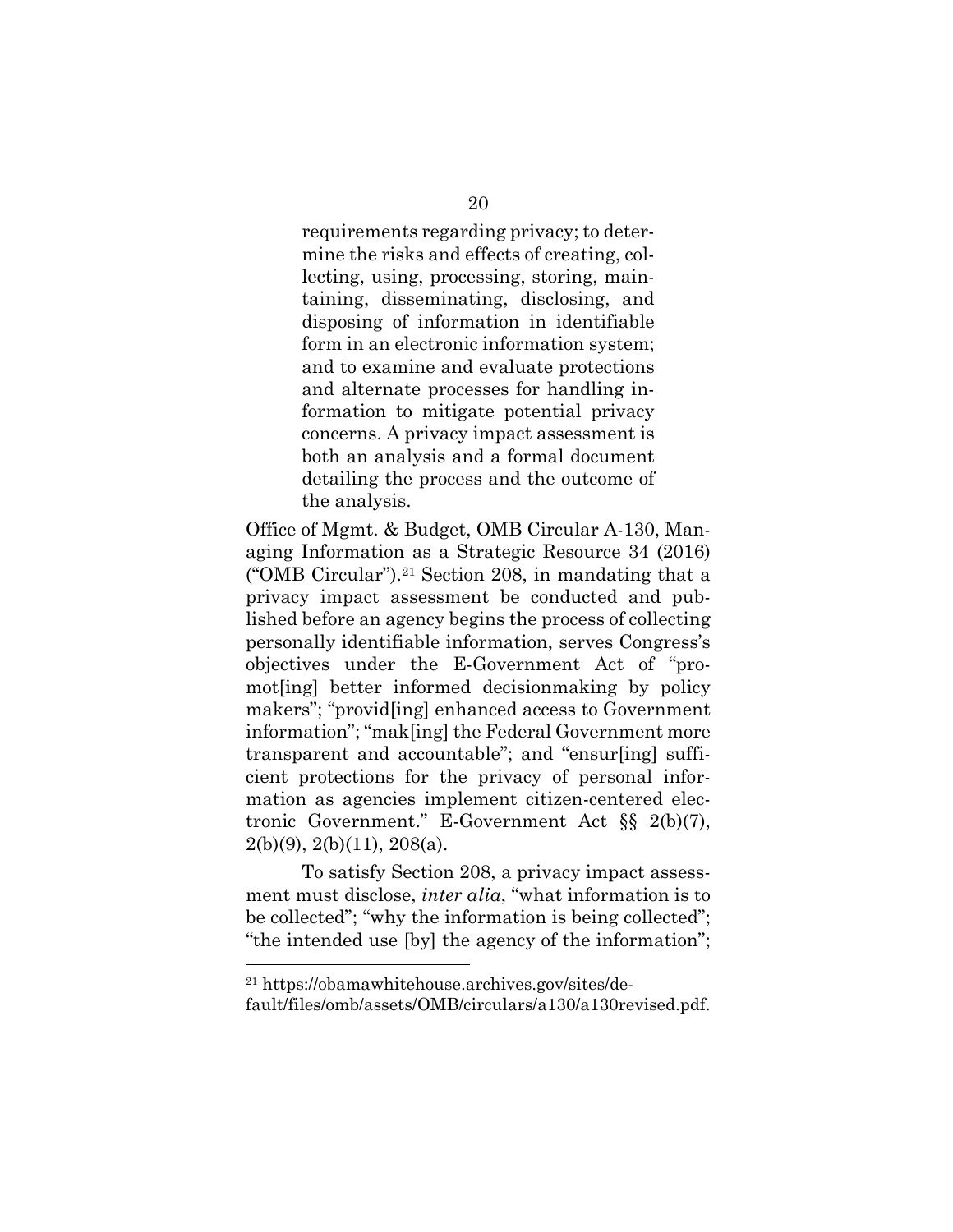"with whom the information will be shared"; "what notice or opportunities for consent would be provided"; and "how the information will be secured." E-Government Act  $\S 208(b)(2)(B)(ii)$ . Crucially, the assessment must be "commensurate with the size of the information system being assessed, the sensitivity of information that is in an identifiable form in that system, and the risk of harm from unauthorized release of that information[.]" E-Government Act  $\S$  208(b)(2)(B)(i). "Simply put, a privacy impact assessment seeks to set forth, in as much detail as required to promote necessary understanding, the essential components of any personal information system or any system that contains significant amounts of personal information." David Flaherty, *Privacy Impact Assessments: An Essential Tool for Data Protection* (2000).22

Far from a simple box-checking exercise, a privacy impact assessment is the "the most comprehensive tool yet available for policy-makers to evaluate new personal data information technologies before they are introduced." Gary T. Marx, *Foreword*, in *Privacy Impact Assessment*, at v (David Wright & Paul De Hert, eds., 1st ed. 2012). As OMB regulations explain:

> A PIA is one of the most valuable tools Federal agencies use to ensure compliance with applicable privacy requirements and manage privacy risks. Agencies shall conduct and draft a PIA with sufficient clarity and specificity to demonstrate that the agency fully considered privacy and incorporated appropriate privacy protections from the earliest

<sup>22</sup> http://www2.austlii.edu.au/privacy/secure/PLPR/2000/45.html.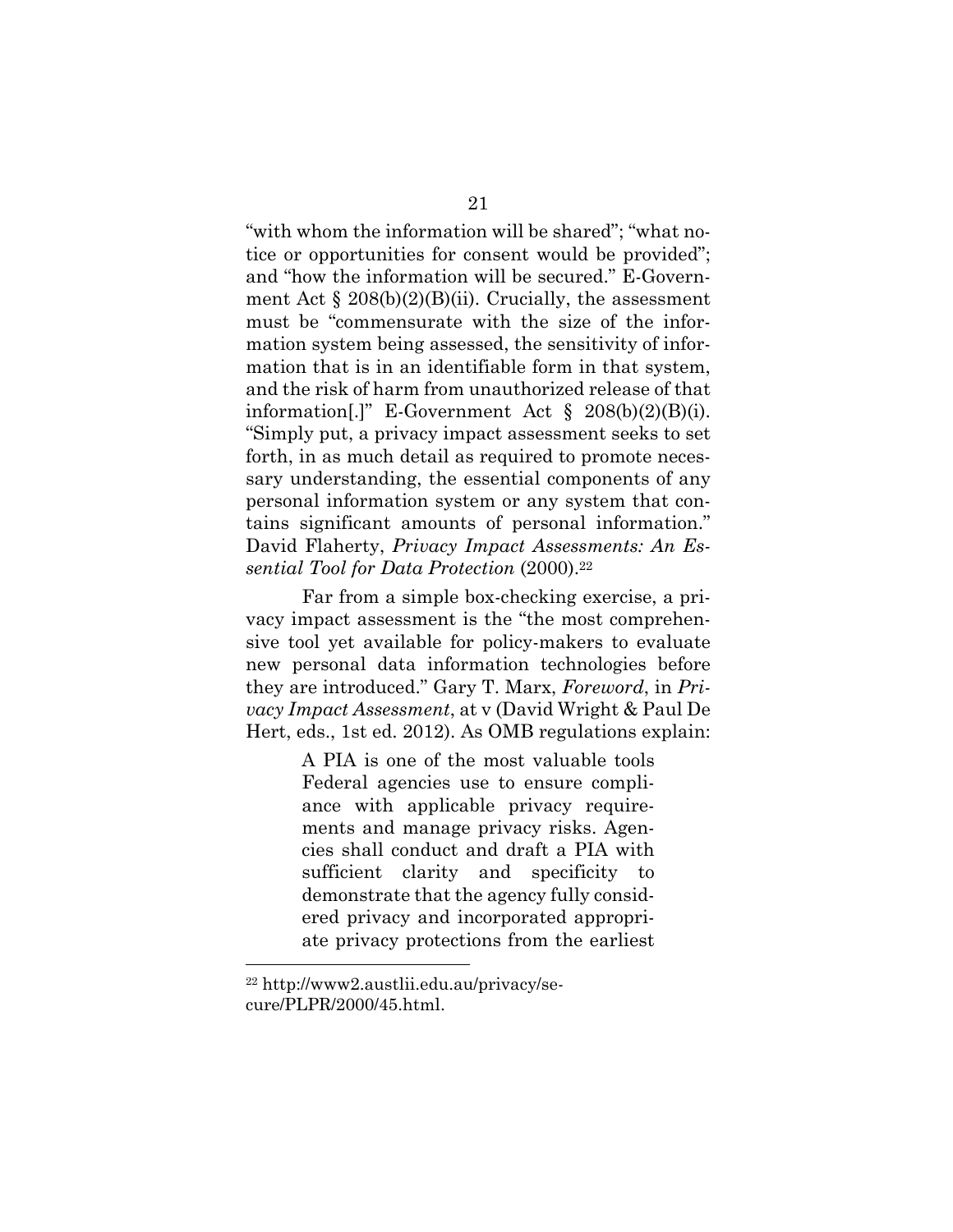stages of the agency activity and throughout the information life cycle.

*OMB Circular* app. II at 10; *see also* Anita Ramasastry, *Lost in Translation? Data Mining, National Security and the "Adverse Inference" Problem*, 22 Santa Clara Computer & High Tech. L.J. 757, 794 (2006) ("[P]erhaps the best way to begin to imagine how we can safeguard privacy in the wake of data mining is to require the government to provide robust data-mining privacy impact assessments.").

The privacy impact assessments required by the E-Government Act "are crafted to bring attention to privacy problems" and to enable agencies to correct those problems. Marc Rotenberg, *The Sui Generis Privacy Agency: How the United States Institutionalized Privacy Oversight After 9-11*, at 19–20 (SSRN, Working Paper No. 933690, 2006). When agency officials conduct an assessment "that shows a program does not strictly comply or that adequate protections are not in place, the [agency's] Privacy Office should require that the program be revised to protect privacy rights." *Id.* at 31–32. In this way, a privacy impact assessment is a foundation for a federal agency "to develop better policy, to save money, to develop a culture of privacy protection, to prevent adverse publicity and to mitigate risks in advance of resource allocation." Robin M. Bayley & Colin J. Bennett, *Privacy Impact Assessments in Canada*, in *Privacy Impact Assessment* 161– 62 (David Wright & Paul De Hert, eds., 1st ed. 2012); *see also* Marx, *supra*, at xi ("Privacy protection is not like a vaccination that occurs once and is over. Rather it is part of an enduring process involving a series of separate actions.").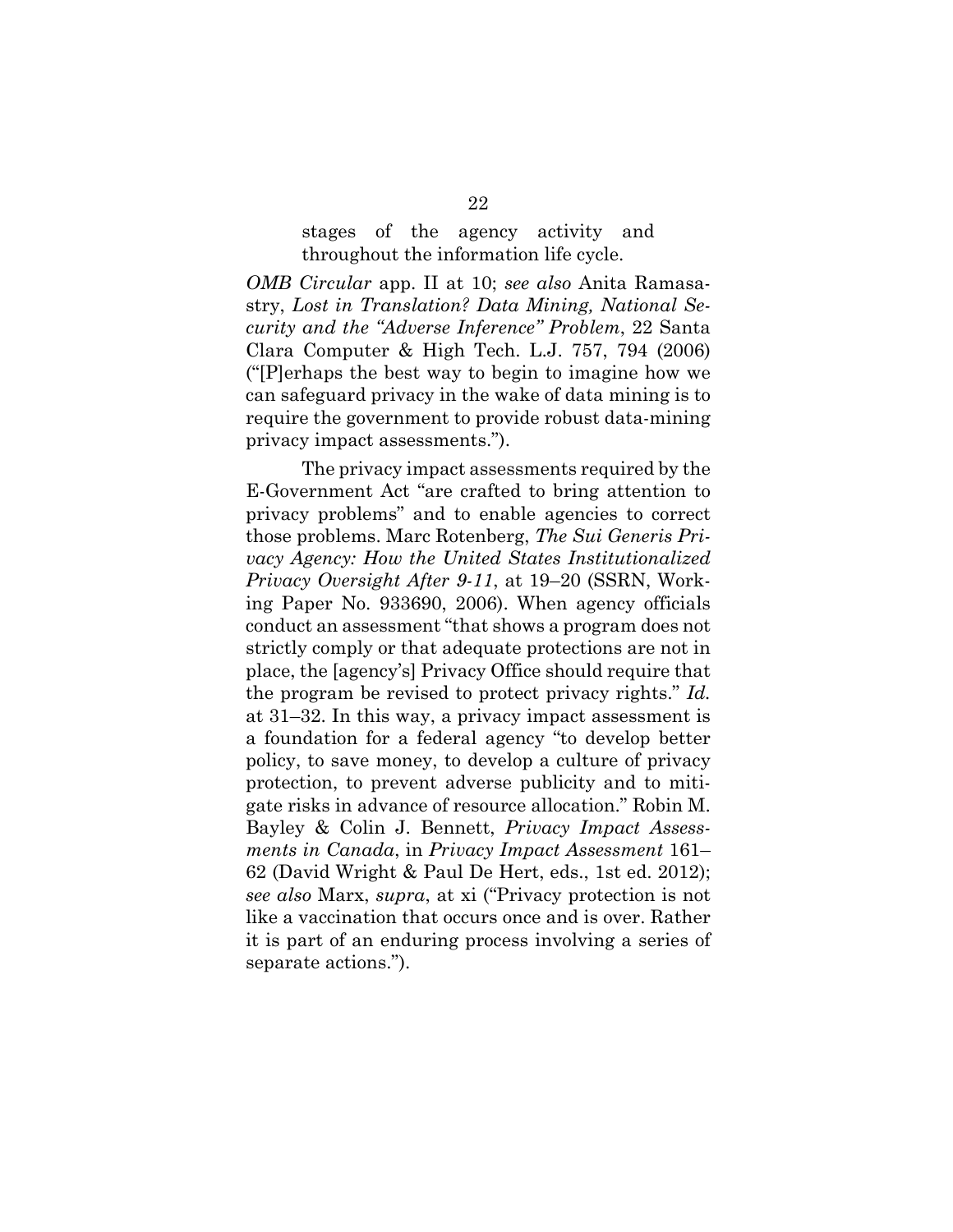Thus, an agency's privacy obligations under the E-Government Act do not end with the initial publication of a privacy impact assessment. As the OMB instructs:

> [A] PIA is not a time-restricted activity that is limited to a particular milestone or stage of the information system or PII life cycles. Rather, the privacy analysis shall continue throughout the information system and PII life cycles. Accordingly, a PIA shall be considered a living document that agencies are required to update whenever changes to the information technology, changes to the agency's practices, or other factors alter the privacy risks associated with the use of such information technology.

*OMB Circular* app. II at 10; *accord* U.S. Dep't of Commerce, Office of Privacy & Open Gov't, *Privacy Compliance* (July 9, 2018);23 U.S. Dep't of Commerce, U.S. Census Bureau, *Policy on Conducting Privacy Impact*  Assessments (Nov. 11, 2005).<sup>24</sup> Specifically, a PIA must be "updated as necessary where a system change creates new privacy risks," including "when new information in identifiable form added to a collection raises the risks to personal privacy (for example, the addition of health or financial information)" and "when agencies work together on shared functions involving significant new uses or exchanges of information in identifiable form[.]" Joshua B. Bolten, Dir., Office of Mgmt. & Budget, Executive Office of the President, M03-22, Memorandum for Heads of Executive Departments

<sup>23</sup> http://www.osec.doc.gov/opog/privacy/compliance.html.

<sup>&</sup>lt;sup>24</sup> https://www2.census.gov/foia/ds\_policies/ds019.pdf.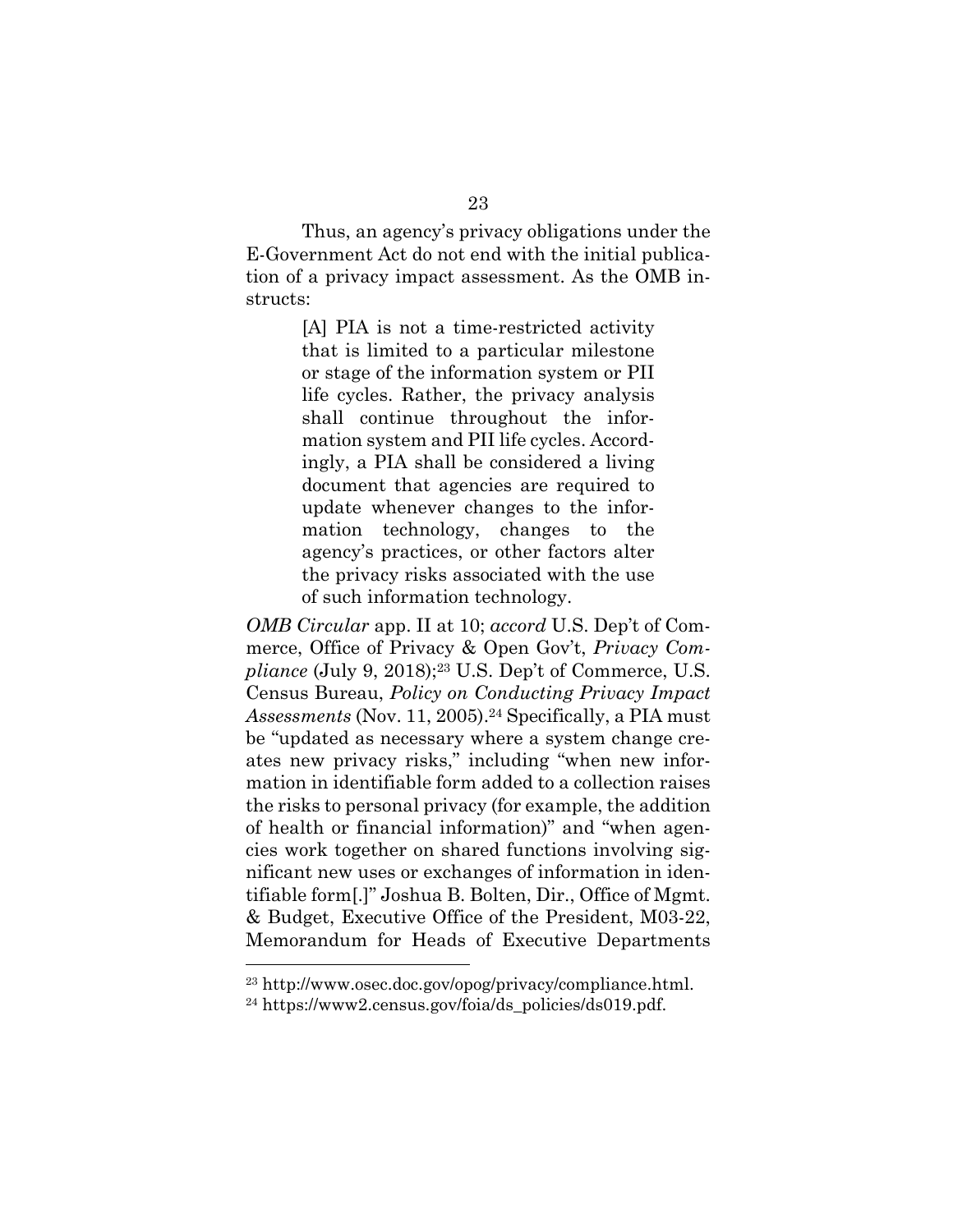and Agencies, Attachment A § II.B.2.g–i (Sept. 26, 2003) ("OMB Guidance").

> **B. The Census Bureau did not assess the risk that personal data collected for the census could be transferred to other agencies and used for purposes unrelated to the census.**

In failing to assess the risks that would result from the collection of personal data regarding citizenship status, the Census Bureau has violated its obligations under the E-Government Act.

On September 27, 2018, the Bureau issued the most recent privacy impact assessment for CEN08, the primary system used to collect, maintain, and disseminate census response data. U.S. Dep't of Commerce, U.S. Census Bureau, *Privacy Impact Assessment for the CEN08 Decennial Information Technology Division (DITD)* (Sept. 27, 2018).<sup>25</sup> Although the CEN08 assessment acknowledges the Bureau's plan to collect citizenship data, the Bureau devotes exactly *one word* to this far-reaching change: "Citizenship." *Id.* at 5. Alarmingly, the CEN08 assessment indicates that census response data—including individuals' citizenship status information—may be transferred in "[b]ulk" to other federal agencies "[f]or criminal law enforcement activities." *Id.* at 5, 7, 9.

The current privacy impact assessments for the four other Bureau systems implicated in the 2020 Census fare no better. Like the CEN08 assessment, these

<sup>25</sup> http://www.osec.doc.gov/opog/privacy/Census%20PIAs/ CEN08\_PIA\_SAOP\_Approved.pdf [https://web.archive.org/ web/20190327172612/http://www.osec.doc.gov/opog/privacy/Census%20PIAs/CEN08\_PIA\_SAOP\_Approved.pdf].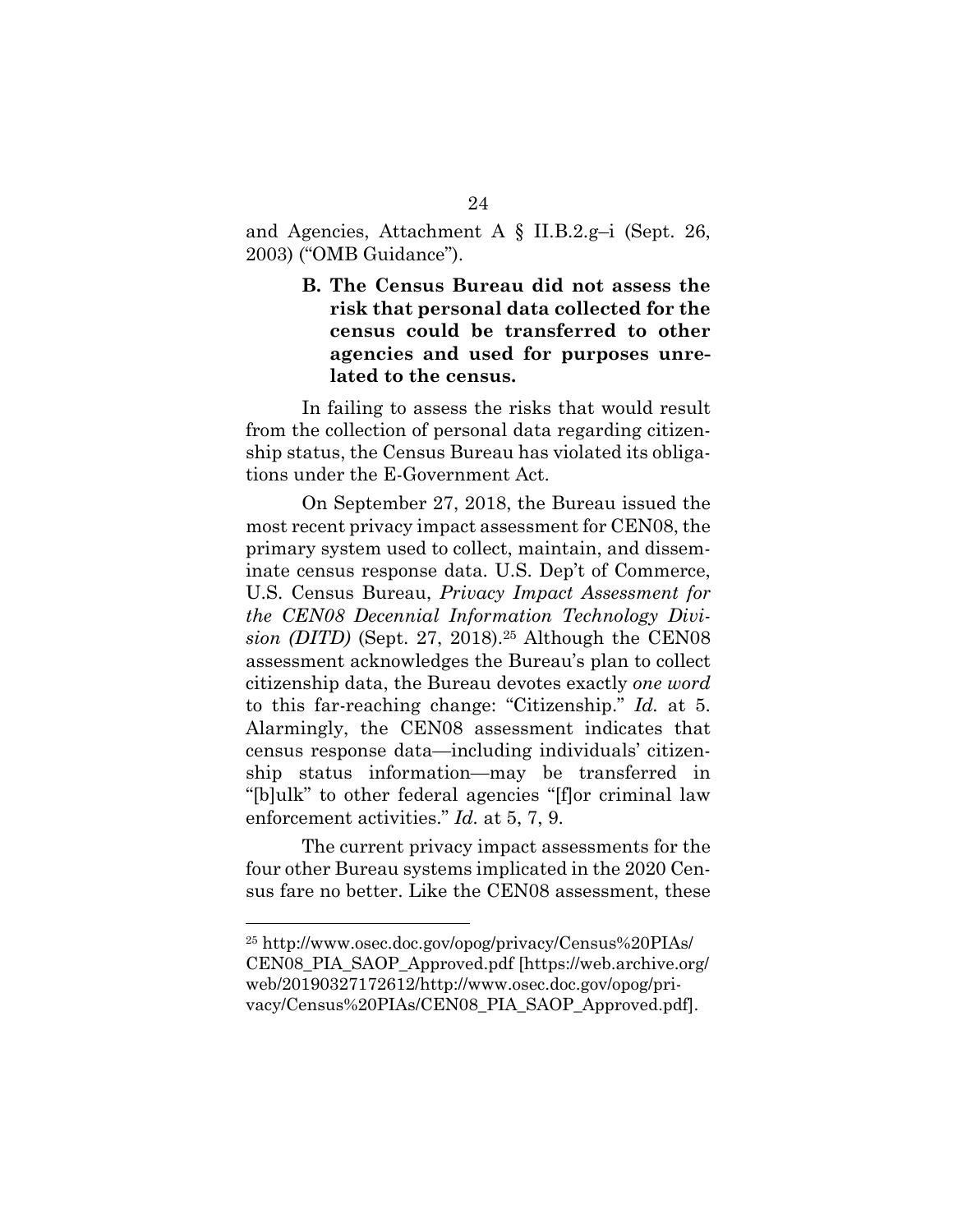assessments acknowledge the collection of citizenship data with no more than a single word—if at all. *See*  U.S. Dep't of Commerce, *Privacy Impact Assessment for the CEN05 Field Systems Major Application System* (June 22, 2018) (including no reference to citizenship data); U.S. Dep't of Commerce, *Privacy Impact Assessment for the CEN11 Demographic Census, Surveys, and Special Processing* (June 22, 2018) (including a one-word reference to "Citizenship" data); U.S. Dep't of Commerce, *Privacy Impact Assessment for the CEN13 Center for Economic Studies (CES)* (June 26, 2018) (including no reference to citizenship data); U.S. Dep't of Commerce, *Privacy Impact Assessment for the CEN18 Enterprise Applications* (June 26, 2018) (including no reference to citizenship data).

The Bureau's one-word privacy "assessments" of the proposed citizenship question are utterly inadequate to satisfy Section 208 of the E-Government Act. First, these bare references to citizenship data plainly fall short of the Bureau's obligation to produce a privacy impact assessment that is "commensurate with the size of the information system being assessed, the sensitivity of information that is in an identifiable form in that system, and the risk of harm from unauthorized release of that information[.]" E-Government Act  $\S 208(b)(2)(B)(i)$ . The proposed citizenship question would reach hundreds of millions of Americans and would elicit intensely private information concerning respondents' citizenship and immigration status. Second, the existing privacy impact assessments wrongly ignore that, by posing a citizenship question on the census, the Bureau would be collecting "new information in identifiable form [which] raises the risks to personal privacy . . . ." OMB Guidance § II.B.2.i. Census responses about citizenship status—compelled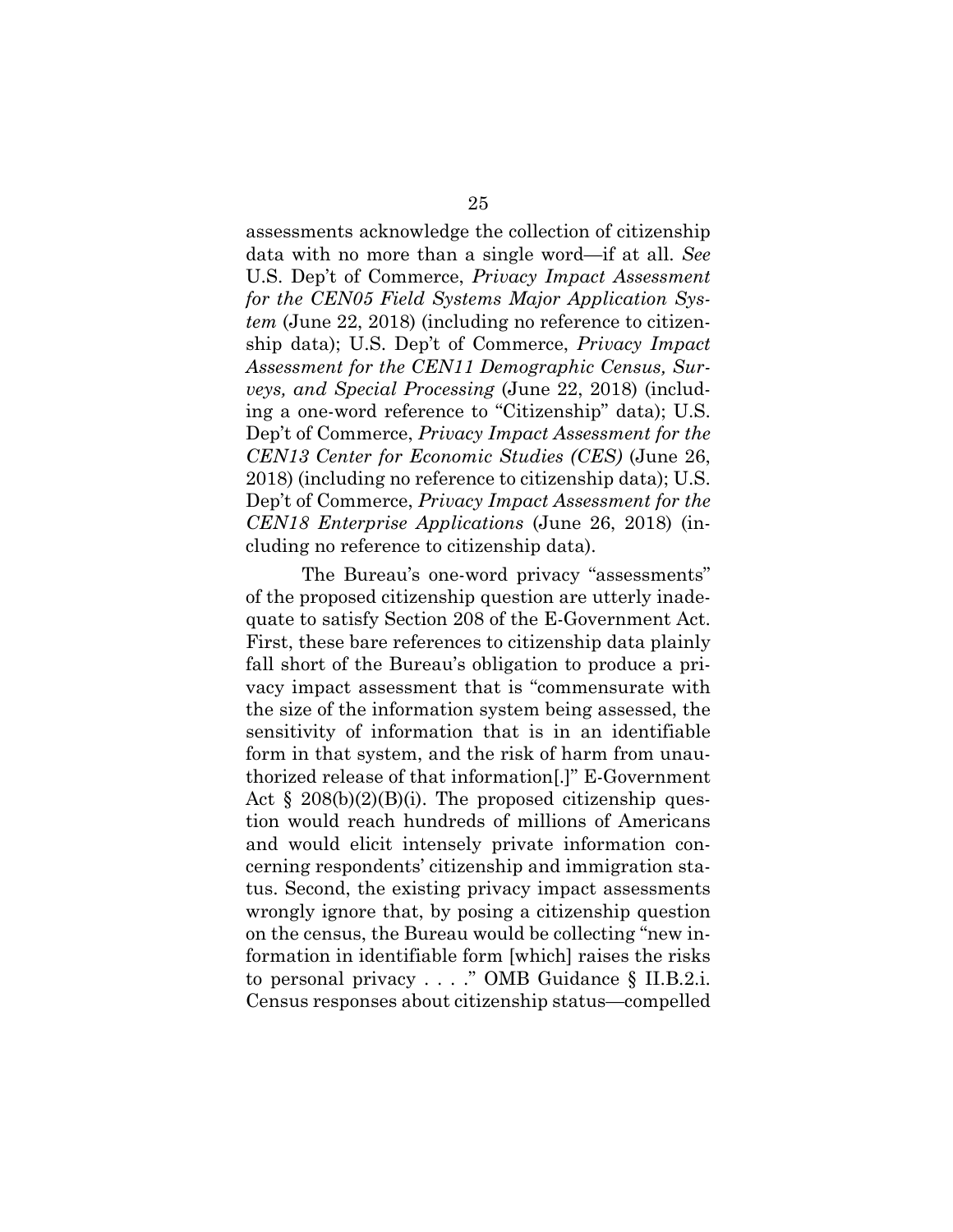by law—could easily be used to carry out deportations or for other law enforcement purposes, interfering wholesale with "the right to be let alone." Samuel D. Warren & Louis D. Brandeis, *The Right to Privacy*, 4 Harv. L. Rev. 193 (1890).

Moreover, the Bureau's existing privacy impact assessments completely fail to address that citizenship data could (and likely would) be transferred to agencies and persons outside of the Census Bureau, creating privacy risks for respondents and undermining the purpose and integrity of the census. *See* OMB Guidance § II.B.2.g. For example, the Department of Justice ("DOJ") has demanded access to citizenship information collected through the census with the purported aim of calculating "the citizen voting-age population in localities where voting rights violations are alleged or suspected." Letter from Arthur E. Gary, Gen. Counsel, Justice Mgmt. Div., Dep't of Justice, to Ron Jamin, U.S. Census Bureau, at 1 (Dec. 12, 2017). The Bureau has also promised that if state officials "indicate a need for tabulations of citizenship data" for redistricting purposes, "the Census Bureau will make a design change to include citizenship as part of" the census data given to the states. Submission for OMB Review, 84 Fed. Reg. 3,748, 3,756 (Feb. 13, 2019). And, as noted, the CEN08 assessment indicates that census response data may be transferred in "[b]ulk" to other federal agencies "[f]or criminal law enforcement activities." *Id.* at 7, 9.

Even if citizenship data were "deidentified" before dissemination beyond the Census Bureau, there is a material risk of reidentification. As Dr. Latanya Sweeney has demonstrated, the "practice of de-identifying data and of ad hoc generalization" used by the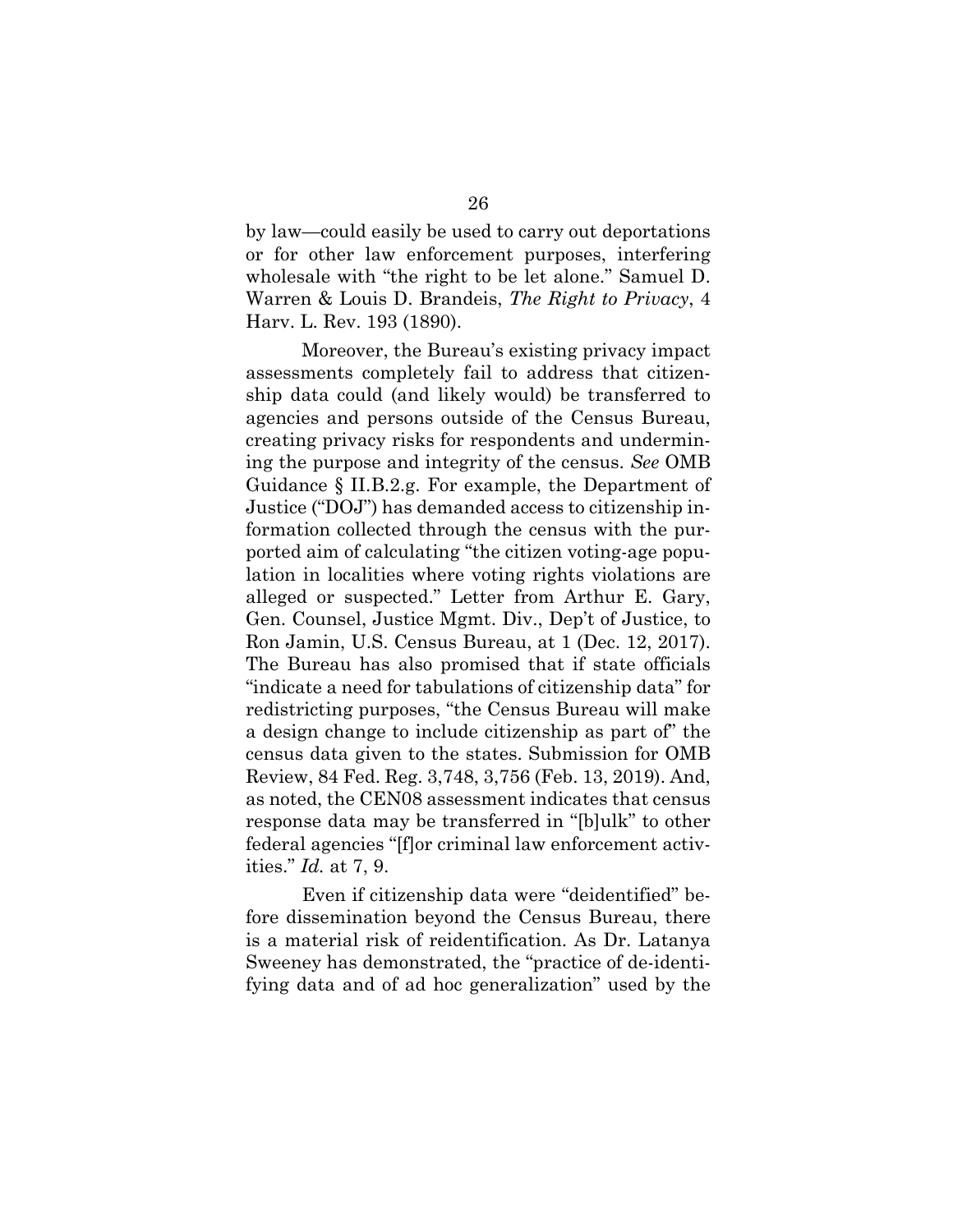Census Bureau is "not sufficient to render data anonymous because combinations of attributes often combine uniquely to re-identify individuals." Latanya Sweeney, *Simple Demographics Often Identify People Uniquely* 2 (Carnegie Mellon Univ., Data Privacy Working Paper No. 3, 2000).26 Using census summary data and information from other readily available sources at the time, Dr. Sweeney "found that 87% . . . of the population in the United States had reported characteristics that likely made them unique based only on {5-digit ZIP, gender, date of birth}." *Id.*

In ignoring this serious threat to the privacy of census respondents, the Census Bureau has flouted its obligation under the E-Government Act to conduct a comprehensive privacy impact assessment for the collection of citizenship data.

## **C. The Census Bureau did not consider the data security risks posed by collecting additional sensitive information from every American household.**

The Census Bureau's pro forma privacy impact assessments also fail to address the data security risks posed by the collection of citizenship information. Each year individuals face an increasing threat of data breach—a threat to which even the largest companies and government agencies have fallen victim. *See, e.g.*, Peter Neumann, *Every Computer System Can Be Compromised*, N.Y. Times (Oct. 6, 2014);<sup>27</sup> Bruce Schneier,

<sup>26</sup> https://dataprivacylab.org/projects/identifiability/paper1.pdf.

<sup>27</sup> https://www.nytimes.com/roomforde-

bate/2014/10/04/keeping-credit-cards-and-bank-account-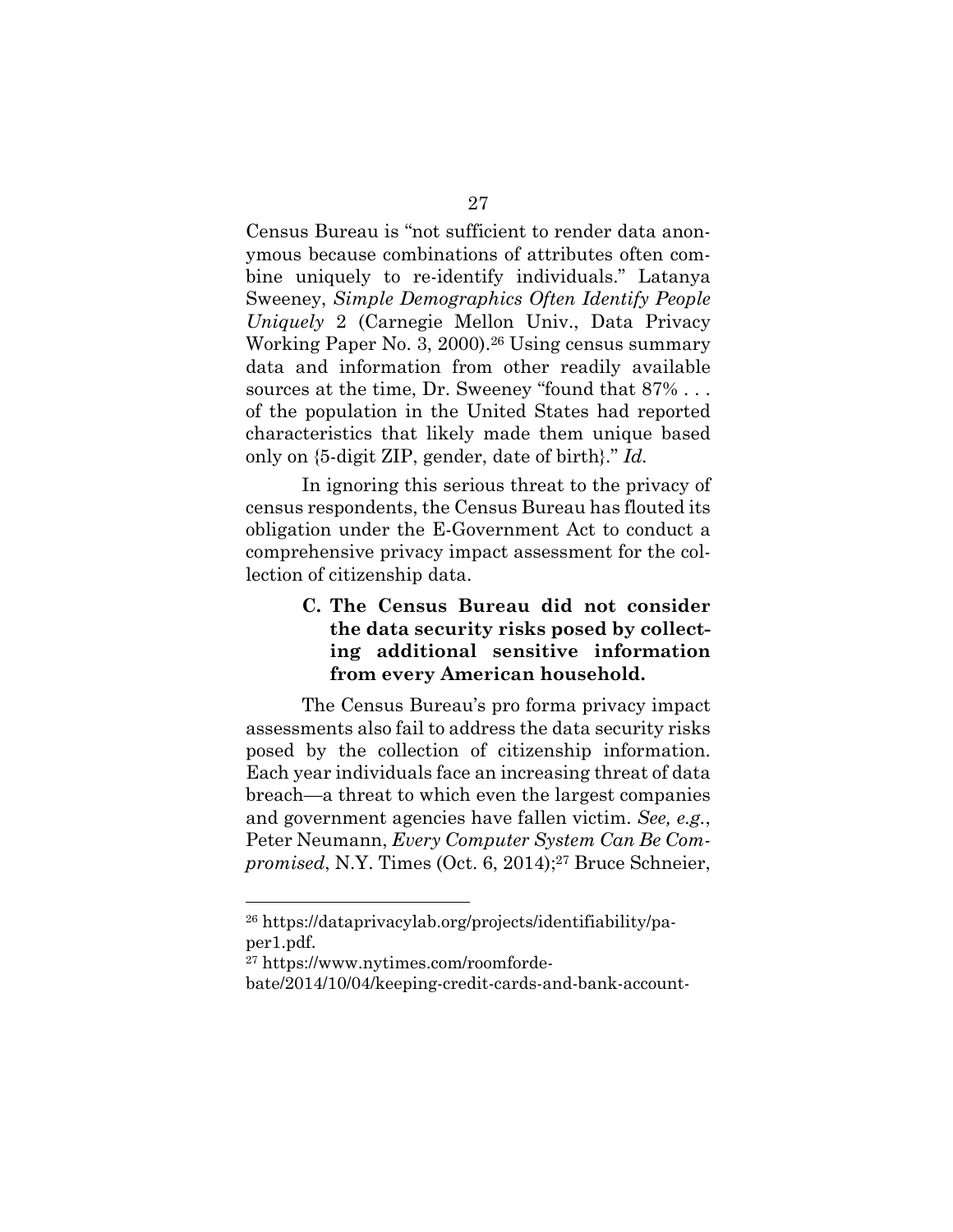*Internet Hacking Is About to Get Much Worse*, N.Y. Times (Oct. 11, 2018).<sup>28</sup> Yet the Bureau's privacy impact assessments fail to address the risk that citizenship information might be improperly accessed, both during and after the Bureau's collection of such data. These are serious concerns that deserve serious attention from the Bureau. Absent a thorough evaluation of these security and privacy risks, the Bureau should not be permitted to introduce the citizenship question.

In June 2018, the Government Accountability Office (GAO) reported that the Census Bureau had acknowledged "3,100 security weaknesses that will need to be addressed in the coming months." Gov't Accountability Office, GAO-18-655, 2020 Census: Continued Management Attention Needed to Address Challenges and Risks with Developing, Testing, and Securing IT Systems (Aug. 2018).29 The GAO stated that "it will be important that the Bureau addresses system security weaknesses in a timely manner and ensures that risks are at an acceptable level before systems are deployed." *Id*. According to the GAO, the Census Bureau had failed—as of August—to meet its own schedule for recruiting key personnel necessary to secure the system and to "incorporate lessons learned to date from the 2018 End-to-End Test." *Id.* at 11. Moreover, the Bureau had not "identified a specific time frame for completing these efforts." *Id*. The GAO had previously warned that the "tight time frames" involved in the 2020 Census changes "could exacerbate"

data-from-hackers/every-computer-system-can-be-compromised.

<sup>28</sup> https://www.schneier.com/essays/archives/2018/10/internet\_hacking\_is\_.html.

 $^{29}$  https://www.gao.gov/assets/700/694169.pdf.